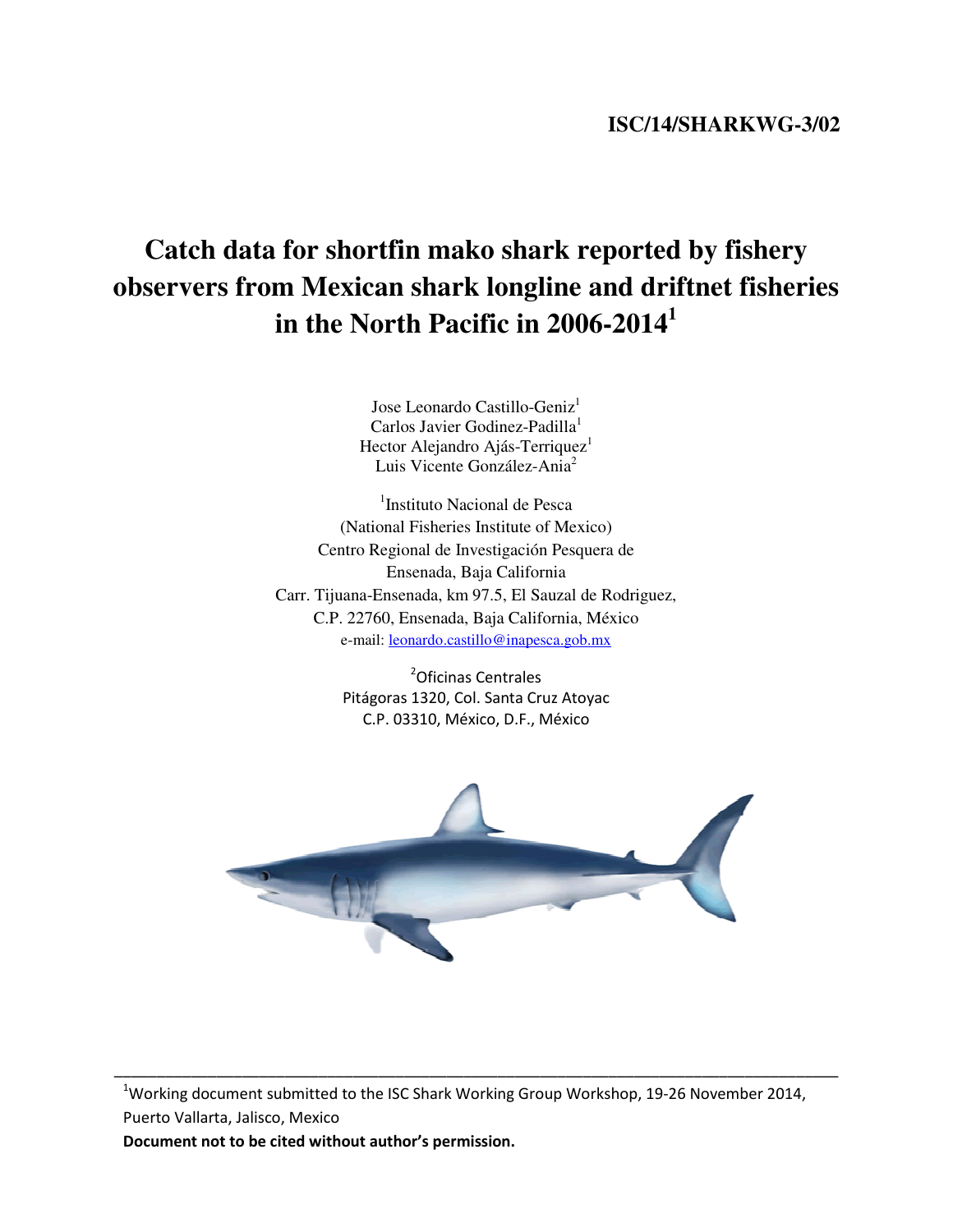#### **Summary**

Data from the 2006-2014 activities of the Mexican Shark Scientific Observer Program (SSOP) indicated that the shortfin mako, *I. oxyrinchus* is an important numerical component in the shark catches from pelagic, offshore and coastal fisheries in northern Mexican Pacific. The present working paper provide a general insight of the mako catches obtained from 11,316 sets (73.9% longline and 26.1% driftnes sets) during 670 commercial fishing trips from the fleets of Ensenada (EN), Mazatlán (MZ), San Carlos (SC), Puerto Peñasco (PP), Salina Cruz (SZ) and Topolobampo (TB), during June 2006 through April 2014. During the first five years (2006-2010) the number of fishing trips with observers were  $> 50$ , reaching a peak in 2007 with 132 trips. Sharks as a group comprised 94.3% of the numerical catch in the total observed longline sets during 2006-2014 in all the fleets, meanwhile in the driftnet sets accounted 97.4%. A total catch of 11,190 shortfin makos was reported during 2006-2014, 73% from longline sets (8,357) and 27% was caught in driftnets (3,019). The largest numerical catches were observed in the Ensenada and Mazatlán fleets, with both fishery gears. The highest numerical mako catches were observed in the Ensenada  $(MZ)$  longline fleet with  $1.7 - 4.9$  sharks per set during the third and fourth quarters of the year. The catch/set rates from the longline Mazatlan-based fleet were 0.9-2.4 shark per set.

#### **Introduction**

The **Mexican Official Standards NOM-029-PESC-2006, Shark and Rays Responsible Fisheries. Specifications for its exploitation** is the principal legal management instrument which regulate the exploitation of shark, rays and skates species in federal territorial waters of the Mexican United States, on the high seas and in foreign territorial waters, with vessels flying the Mexican flag, was published in February 14, 2007 in the Federal Gazzete (SAGARPA, 2007). The purposes of these Standards are to protect sharks and related species and ensure their sustainable exploitation, in addition to fostering the conservation of elasmobranch species subject to special protection. The Standards are of mandatory observation for holders of permits, concessions and authorizations pertaining to the fishery for sharks and related species; for those who catch the aforesaid species incidentally as well as all those who carry out fishing operations on the high seas and in foreign territorial waters with vessels flying the Mexican flag. Among several regulations the NOM-029-PESC-2006 established fishing areas for all shark fisheries, delineating specific exploitation areas for shark fleets and since August 2009 the Shark Standards Rules banned the use of driftnets in all commercial shark vessels longer than 10 m. One of the most valuable contributions of the NOM-029-PESC-2006 was the implementation of the scientific observer program onboard shark vessels by the National Fisheries and Aquaculture Commission (CONAPESCA) on a voluntary basis in offshore and pelagic waters. A summary of shark fishery regulations contained in NOM-029 was compiled by Castillo-Geniz et al. (2008)

The shark scientific observer program (SSOP) was established in June 2006 in Mexican Pacific waters. The SSOP was designed by the National Fisheries Institute of Mexico (INAPESCA) and it was implemented through the National Research Trust for the National Development Program of Tuna Utilization and Dolphin Safety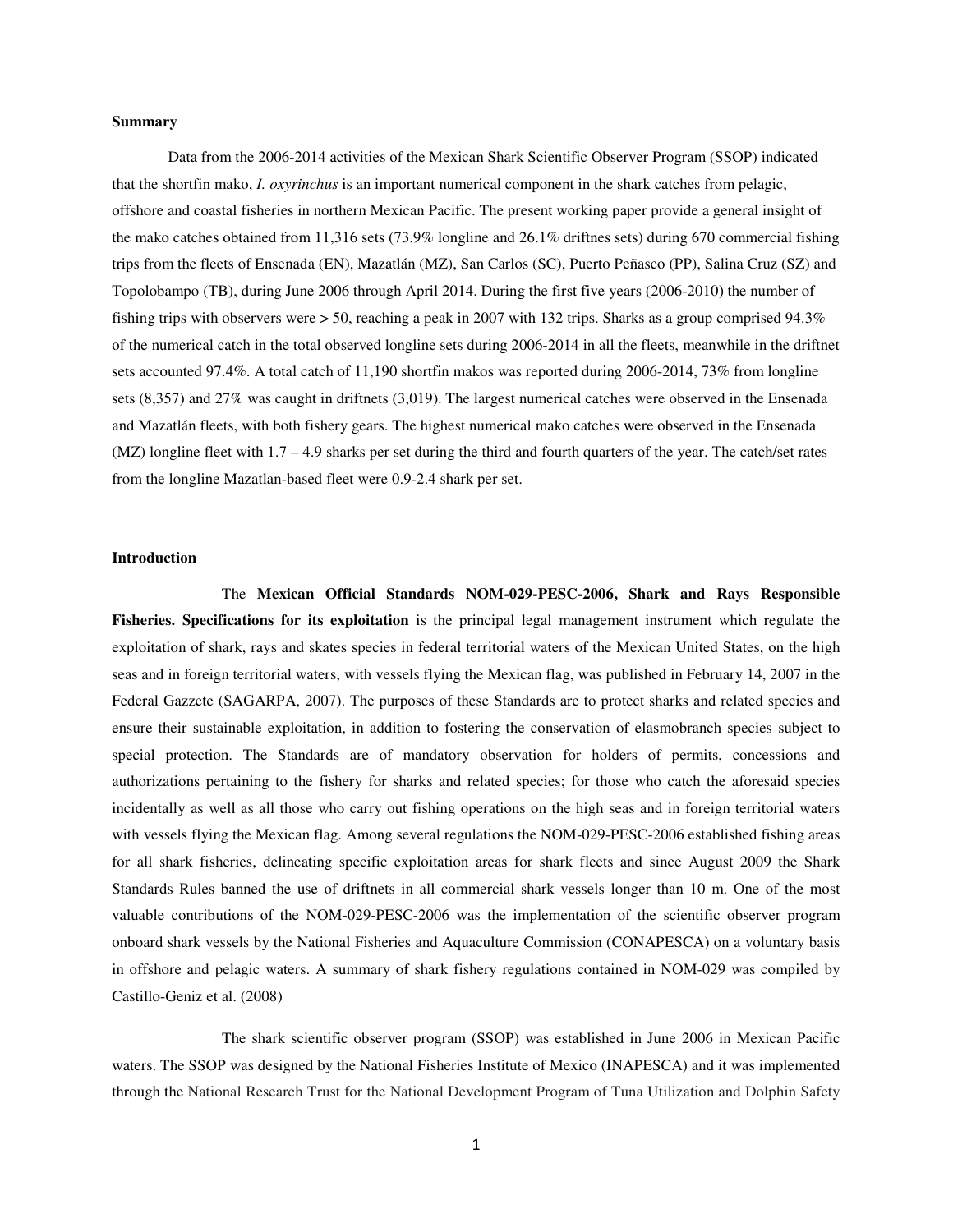and Others Around Protected Aquatic Species (FIDEMAR). In the last two decades the INAPESCA has systematically conducted surveys and monitored shark catches and landings in both, artisanal and industrial fisheries, with the objective of providing scientific bases for management advice. The FIDEMAR shark observers, trained by INAPESCA shark biologists and technicians, record numerical catches by species and operational details (e.g., position, number of sets per trip, number of hooks per set, haul times, target species, bait type), which permit to know onboard catch and by-catch composition and catch trends of multiple species. They also collect biometric (size and sex) and biological data (maturity stage) of the main shark target species. INAPESCA is responsible to analyze the data generated by SSOP. Tovar-Avila et al. (2011) provided an initial comprehensive outline on the catch and effort data of pelagic sharks caught by the Mexican shark longline fishery in the North Pacific from data collected during the first years of SSOP operations 2006-2008.

As a result of its eight years of operation (2006-2014), SSOP has been two major contributions in the establishment of recent additional shark fishery regulations. The first was the Agreement by which the volume of permitted by-catch of recreational fishery species was set during commercial shark and ray fishery operations in waters of federal jurisdiction of Mexican United States in the Pacific Ocean (SAGARPA, 2008). Results of SSOP allowed the estimation of reduced and allowable rates of by-catch that do not negatively impact the health of the populations of those recreational species. The other SSOP major input was the collected data on number and occurrence of shark gravid females caught by the pelagic longline fleets, mainly from Ensenada and Mazatlan ports, in the Mexican Pacific waters. This data was used by INAPESCA to determine the peak catch months for gravid females of the most representative pelagic and coastal-pelagic shark species in Mexican Pacific waters. The analysis of this data as well the data from coastal and artisanal shark fisheries generated diverse scenarios for a shark fishery closure which protects the large extension of the reproductive seasons of diverse commercial sharks and rays species. Finally, CONAPESCA published in in the Federal Gazzete in June 11, 2012 (SAGARPA, 2012) the legal notice for the definitive period for the shark and ray fisheries closure for the Mexican Pacific: May 1 to July 31, for each year.

Holts et al. (1998) and Holts and Sosa-Nishizaki (1998) published a comprehensive and detailed description of the beginning of pelagic fisheries targeting swordfish, sharks and other large pelagic species in northern Mexican Pacific. In the last decade Mexican coastal-pelagic shark fisheries conducted by medium size commercial longliners (length  $> 10$  m and  $< 27$  m) from Ensenada (Baja California, BC) and particularly from Mazatlán (Sinaloa, SIN) has expanded its fishery operations towards more oceanic waters in the Mexican Pacific Economic Exclusive Zone (EEZ). Comparing BC and Sinaloa´s mean total annual shark landings from 1990 to 2014 the first state has doubled its shark production meanwhile Sinaloa has experimented an increased in almost 400%. (Fig. 1). This growth in the shark landings figures is probably caused by the captures and landings of pelagic sharks caught in the EEZ by the Mazatlan and Ensenada longline fleets. Corro-Espinosa (unpublish data) conducted a recent analysis on the commercial logbooks from the Mazatlan longline fleet from the years 2009-2012. Corro-Espinosa documented a total numerical catch of 182,482 sharks from 11 species caught in 8,447 sets. The blue,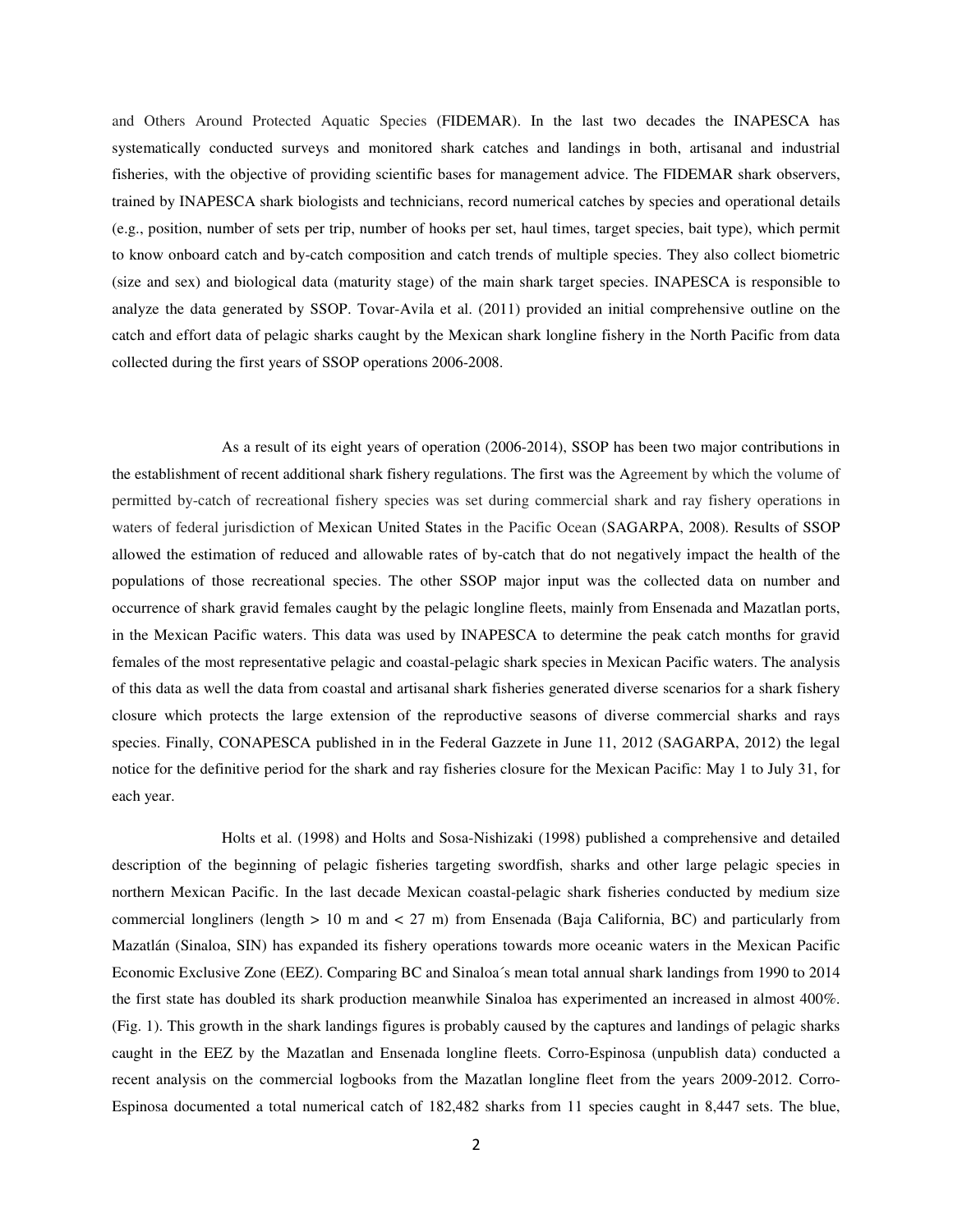*Prionace glauca* (64.6%), thresher, *Alopias vulpinus* (9.4%), bigeye thresher, *A. superciliosus* (9.3%), pelagic thresher, *A. pelagicus* 7.7% and the shortfin mako, *Isurus oxyrinchus* (1.7%) were the most frequently pelagic sharks caught. With similar approach Ortega-Salgado *et al.* (unpublish data) examined the commercial logbooks of 124 fishery trips and 1,404 longline sets from the swordfish and shark fleet of Ensenada conducted during 2001-2013. The logbooks reported a capture of 42,814 sharks belong to six shark species, being the most abundant species, blue  $(86.5\%)$ , shortfin mako  $(11.9\%)$  and thresher  $(0.73\%)$  sharks respectively.

In the west coast of the Baja Peninsula *I. oxyrinchus* represents an important commercial species because its meat is sold to the asian seafood markets in California, USA, meanwhile the meat of *P. glauca* is distribute domestically in BC (Tijuana, Mexicali, Ensenada). Beside the offshore longline fisheries, shortfin mako is also targeted along the west coast of the Baja Peninsula by several artisanal small boats using longlines and bottom gillnets (Cartamil et al., 2011, Ramirez-Amaro, et al. 2013).

This paper provides a general description of the catch data for mako sharks from both Ensenada and Mazatlan based pelagic longline fisheries reported by SSOP observers from August 2006 through April 2014. These fleets represent the major fishery effort that target mako sharks in oceanic and offshore northern Mexican Pacific waters.

#### **Materials and Methods**

Mako catch and size data were gathered by SSOP observers on 11,316 sets (73.9% longline and 26.1% driftnet sets) during 670 commercial fishing trips (longline 76.3% y driftnet 23.7%)from different fleets during June 2006 through April 2014 (Table 1). Fleets were denominated by their port-base: Ensenada (EN), Mazatlán (MZ), San Carlos (SC), Puerto Peñasco (PP), Salina Cruz (SZ) and Topolobampo (TB) (Fig. 2). The present study consist in provided a general description of the catch and effort data on shortfin mako sharks during observed fishing trips from diverse medium-size fleets targeting shortfin makos in Mexican Pacific coastal and pelagic waters. From June 2006 through August 2009 both fleets used driftnets to catch swordfish and sharks so observers reported catches per set and species composition resulted from those trips. Finally the NOM-029 ban regulation for driftnets in all commercial vessels > 10 m length went into effect in August 2009. For the above reason the analysis of catch and size mako data was split by fishery gear: longlines and driftnets. The initial quality control of the catch data was conducted by FIDEMAR . The data were first entered and checked by the observer and then re-checked by a debriefer. Later INAPESCA specialists reviewed the data collected by the observers comparing notes, photographs and published and unpublished distributional accounts, focused on species identifications and catch sizes. All catch statistics were computed with these corrected data.

Because this document is a first description and not a complete and detailed statistical analysis on the mako shark catch and size data, only descriptive statistical parameters were estimated using the Excel® routine for descriptive statistics. CPUE was calculated as simple as catch/sets and denominated "nominal CPUE". This index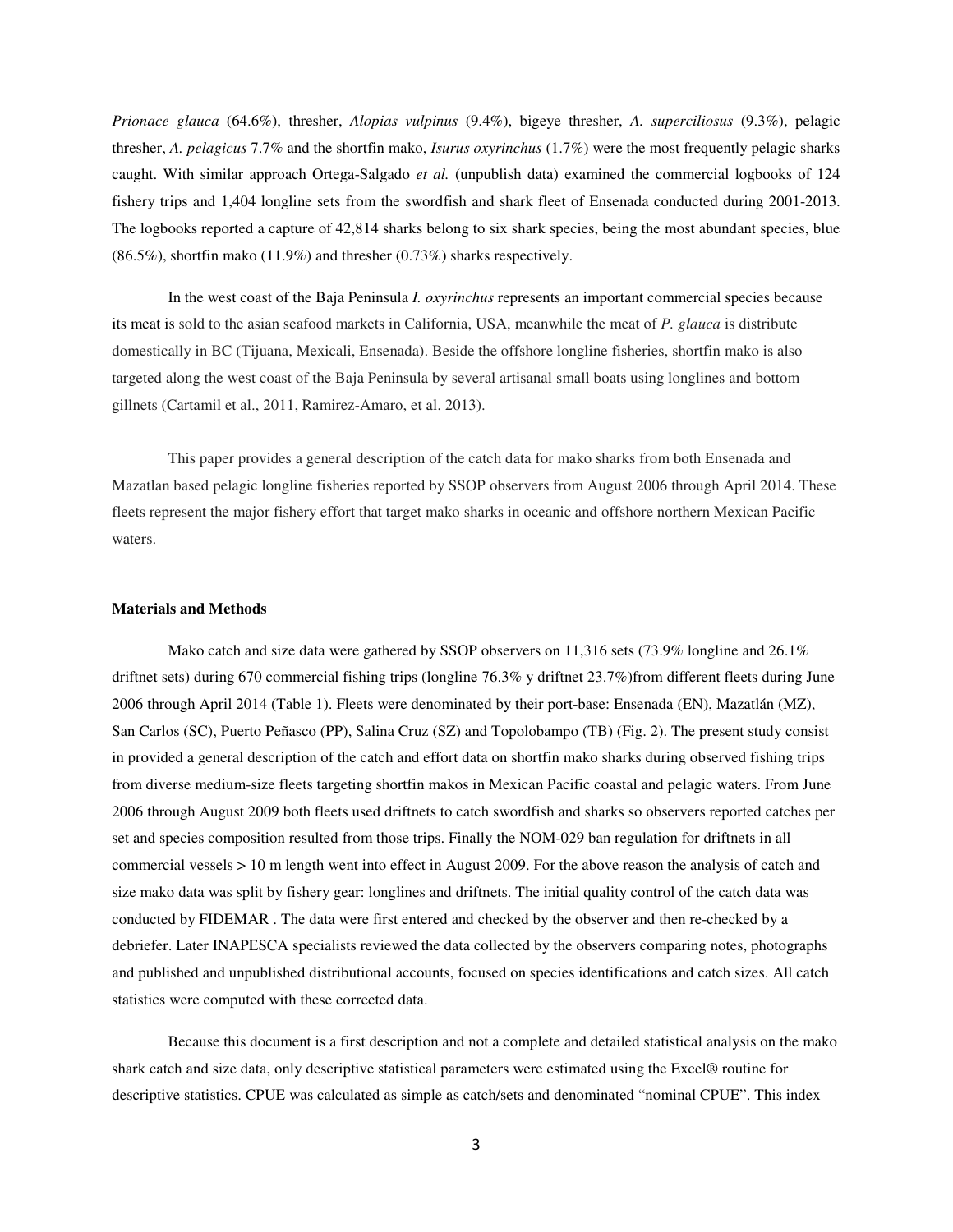was not standardized by 1000 hooks . At the moment of writing this report, data on the number of hooks per set were not available. In this case fishery effort utilized was number of sets.

The spatial and temporal distribution of sets and mako catches were displayed in maps using ArcGis v10.1.

#### **Results and Discussion**

#### Observer coverage

During the 9 years of the operation SSOP has showed a very variable level of effort in the different pelagic loglines fisheries in the Mexican Pacific Ocean. In the first five years (2006-2010) fishing trips with observers were > 50, reaching a peak in 2007 with 132 trips. In recent years (2012-2014) the level of observer program has decrease greatly (Table 2). One factor affecting SSOP operations is the shark and ray fishery closure in Mexican Pacific waters during the period May-July since 2012. This technical measure is mandatory for all fisheries targeting shark and rays including those with elasmobranch by-catch (SAGARPA, 2012).

The allocation of the observer effort between fleets changed markedly but it was concentrated on the largest three (in term of number of vessels) MZ, EN and PP. The number of fishing trips with observers in SC, SZ and TB were very lower (Table 2). Observer coverage percentage by fleet were estimated indirectly using mandatory commercial logbooks and administrative catches and landing reports by trip ("avisos de arribo") because there is not available specific statistics on number fishing trips by fleets by month and year. Tables 3, 4 and 5 present the SSOP percentage coverage in the principal fleets of EN, MZ and PP. Figure 3 showed the observer coverage by fleet during the period analyzed.

The largest amount of the total observer effort (45.5% of observer sets) was conducted in the first three years of SSOP operation (2006-2008) (Table 2). The observer effort exclusively on longline sets showed similar pattern, 61.5% on the first three years, with the top number of sets observed in 2007 and 2008 with 1,997and 1,806, respectively.

#### *Catch composition*

Sharks comprised 94.3% of the observed catch in the total longline sets during 2006-2014 in all the fleets, and 97.4% in the driftnet sets. The shark catch from all fleets with both fishing gears included 32 species from eight families and five orders. The genus more representative was *Carcharhinus* with 10 species. The shark species more representative in the longline sets were brown smoothhound, *Mustelus henlei* (42.5%), blue shark, *Prionace glauca* (33.9%) and angel shark, *Squatina californica* (5.4%). In observed longline sets during the study period 2006-2014, mako shark *I. oxyrinchus*, accounted 1.6% . The numerical dominance of *M. henlei* in the observed total longline sets was influence by their numerous catches obtained by the Puerto Peñasco-based fleet in the Gulf of California.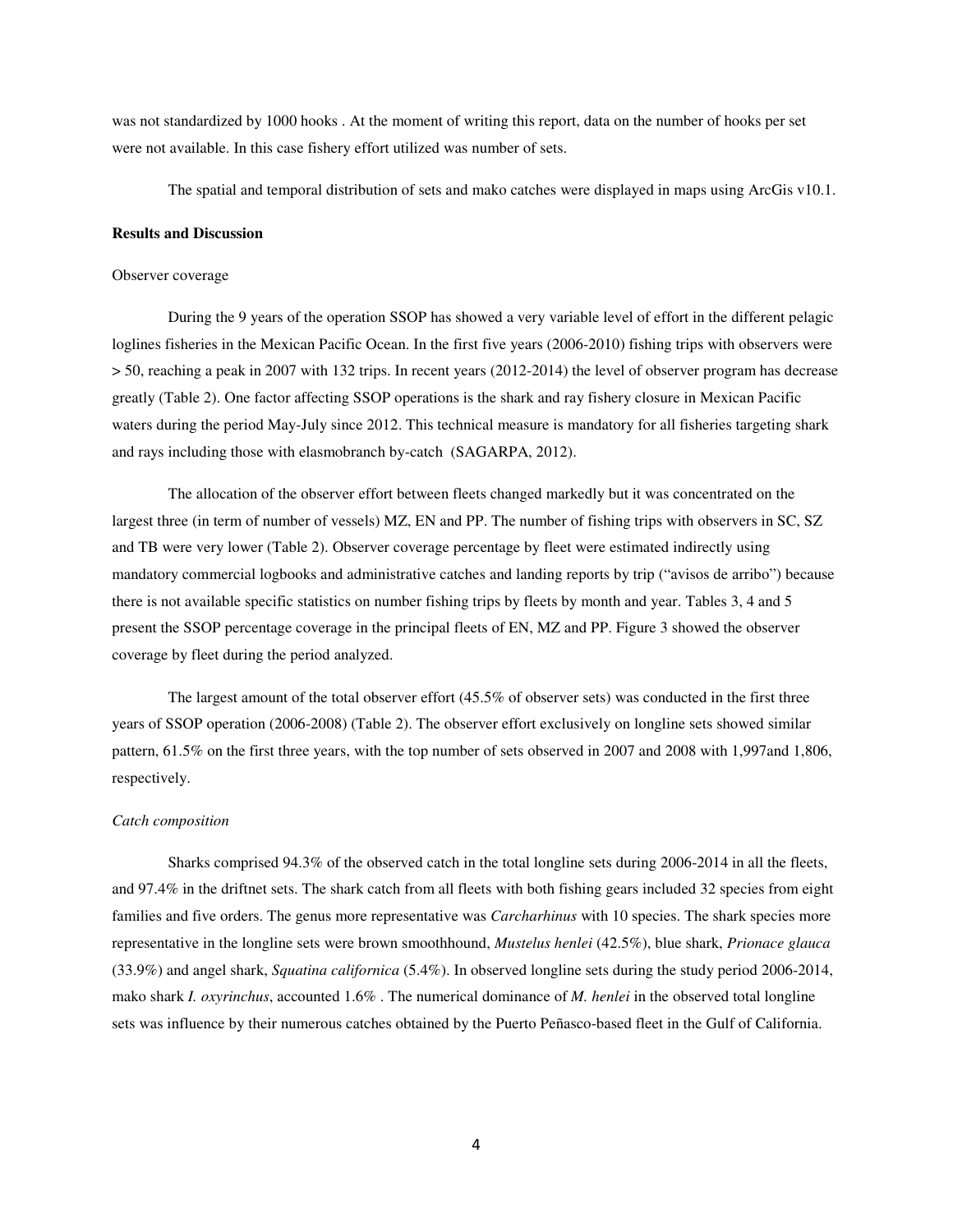Were documented 23 shark species from 7 families and 4 orders in the observed driftnet sets. The most abundant shark species were *S. californica* (26.1%), *M. henlei* (26%) and the Pacific sharpnose shark, *Rhizoprionodon longurio* (19.7%). Mako accounted for 4.2%.

The observer effort on the Ensenada-based fleet allowed document the shark catch composition with two fishery gears, driftnet coastal hauls during 2006-2009 and from the pelagic longline sets through 2006-2014. The observers recorded 7 shark species during the driftnet fishing trips. The most abundant species caught in the driftnet sets were mako (33.8%), thresher (28%) and blue (26.8%) sharks (Fig. 4). Nineteen shark species were document in the longline fishing trips. A numerous catch of blue shark (94.6%) was reported followed by *I. oxyrinchus* with 4.3% (Table 6).

In the Mazatlan-based fleet were also documented fishing trips using driftnes and longlines by the observers. In the driftnet sets were reported a shark composition of 14 species, the pelagic thresher, *Alopias pelagicus*, account 33./%, silky shark, *Carcharhinus falciformis* 12.3%, *P. glauca* account 10% and mako reached 9.9% (Fig. 4). Twenty shark species were reported by SSOP in the longine sets, blue sharks outnumbered the catch with 67.7%, followed by *A. pelagicus* (10.5%). Mako accounted for 2.7% (Table 6).

The observed effort on driftnet sets from the PP-based fleet documented a shark species composition dominated by small sharks, *M. henlei* (73%), *S. californica* (9%) and *R. longurio* (7%) (Fig. 3). In longline sets the species composition was similar, *M. henlei* (73%) and S. californica (9%) and *M. californicus* (7%) (Table 6). The mako catch percentage in longline and driftnets were 0.3.2% and 0.2%, respectively. This fleet historically was oriented to the use of driftnets in the Gulf of California, but with the NOM-029 driftnet ban took place in 2009, some vessels tried to switch to longlines but the intent in the follow years apparently was unsuccessful.

The observer effort included some fishing trips conducted by a few number of fishery vessels based in San Carlos, which also used as an alternative landing port Ensenada. The observer effort on SC-based boats accounted for similar shark compositions and catch with the Ensenada-based vessels. Blue sharks (84.7%) followed by makos (3.2%) were the most representative species.

#### *Shortfin mako catches and catch/set indices*

The observes reported a total numerical catch of 11,190 shortfin makos, during 2006-2014, 73% caught from longline sets (8,357) and 27% from driftnets (3,019). Mako was taken on 27.4% of the total observed longline sets and in 12% of the driftnet sets. The mako catch data was ordered by quarters for each year separated by fishing gear. The higher longline mako catches were observed in Q3 and Q4 (Table 7). In contrast with the longline catch rates, the catch/set index in the driftnet fishing trips during 2007 and 2008, were 2- 6.5 makos per set among quarters (Table 8). The percentage of sets with zero mako catches accounted 74.6 (Fig. 7). The majority of the longline catches caught between 1-5 and 6-10 makos per set with 23.5% and 2.3%, respectively (Fig. 7).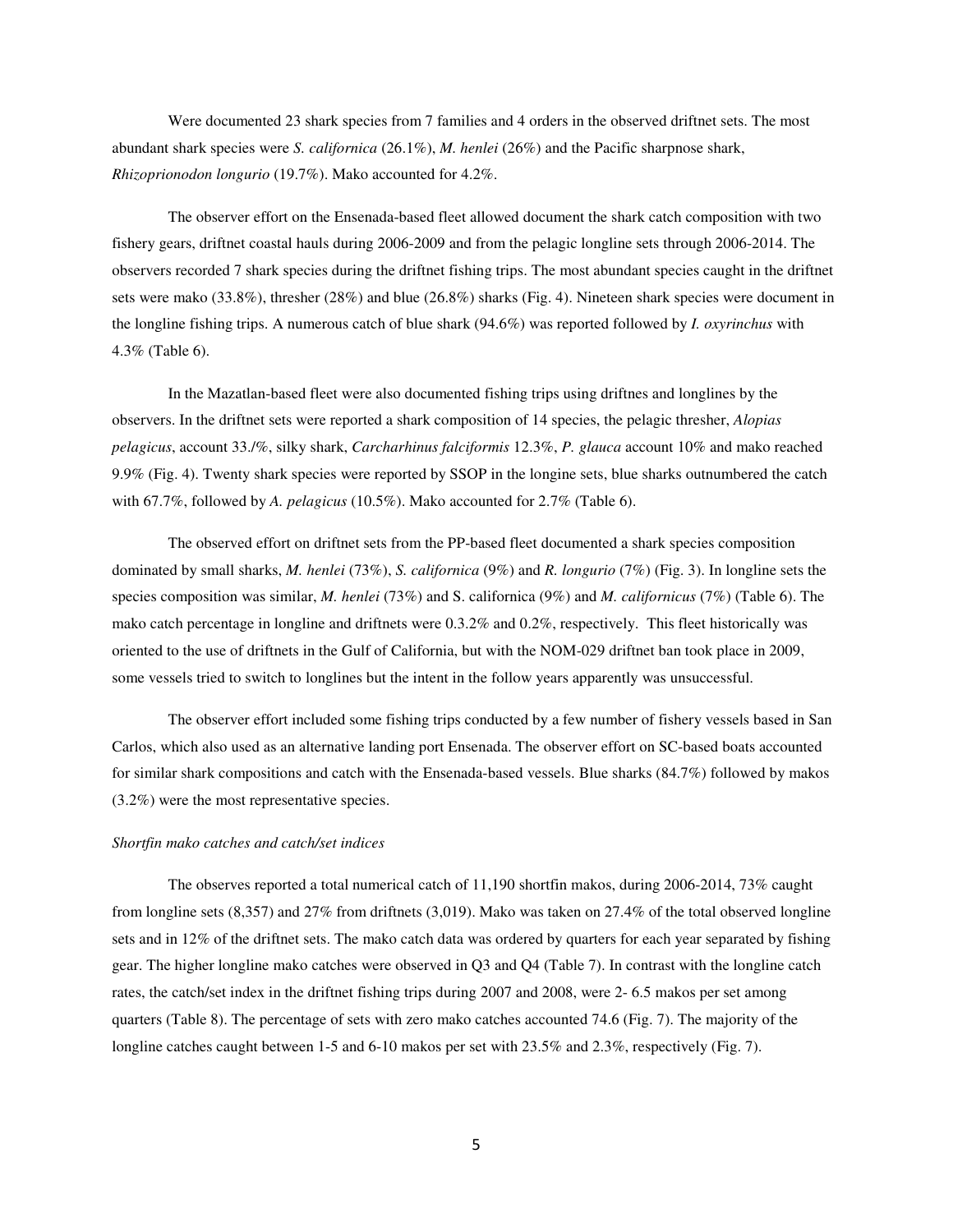During the period examined few sets were observed with numerical catches >10 sharks. A significant majority (72.6%) of observed sets caught zero makos. The decreasing pattern in the number of set with zero mako catch along the years could be influenced for the gradually decrease of observed effort after 2008 (Fig. 8). Comparing the annually catch/set mean trend in the observed longline sets throught the years, 2012 presented the higher mean, but this is caused because of the lower observed level (111 sets) with a higher catch (416 makos) (Fig. 9). In Figure 10 is observed that fall and winter months had the higher indices cath/set for the observed longline sets through months and years during 2006-2014. This is congruent with the empiric knowledge of the commercial fishing crews that mentioned that the best season to catch makos is the end of the year (Q3 and Q4).

Analyzing by fleet and quarters the mako catch/set indices calculated for 2006-2014 it can be observed that the higher numerical catches were observed in the observer sets of the Ensenada (MZ) longline fleet with 1.7 – 4.9 sharks per set (Table 9) being Q3 and Q4 the periods with higher rates. The catch/set rates from the longline Mazatlan-based fleet were lowers than those observed in vessels from EN, its interval was 0.9-2.4 shark per set. In the vessels from SC were SSOP observers participate catch data per set were also lower 0.3-1.3 sharks per set. Finally the observer effort at the PP based-fleet operating with longlines reported very few catches and its numbers were in average 0.2 mako shark per set (Table 9). Why the observers reported larger catches of mako per set in the Ensenada fleet in comparison with the other fleets and fisheries zones? Because the west coast of peninsula of BC is a highly productive oceanographic region that sustain diverse commercial fisheries for Mexico, like lobster, squid and tuna fisheries. Should be mentioned that the Mazatlan-based fleet operated in more warmer waters and their fishing areas has been expanded toward the edge of the EEZ in the last decade.

During the years the observers collected data from the driftnet sets in both fleets (EN and MZ) the catch rates range between 0.3 and 7 makos per set. The driftnet sets were deployed at more coastal waters along the peninsula of BC and in the Gulf of California. This highly productive semi-closed sea lured large numbers of top marine predators like shortfin makos and white sharks *Carcharodon carcharias*. The observers catch data from PPbased fleet from 2006-2009 reported a total numerical catch 2,418 makos. In August 2009 the use of driftnets targeting sharks and other large pelagics by medium-size commercial vessels was forbidden, affecting diverse fisheries including PP-based.

The observed fishery effort targeted shortfin makos in the northern Mexican Pacific coast was delimited latitudinally between 15°N and 32°N and between 121°W and 104° W, longitudinally (Fig. 11). The effort was concentrated around the tip of the peninsula of BC, considerate as a highly productive region. Mapping the fishery effort in terms of numerical catch per set two main regions stand out with higher catch sets, the above mentioned area between 20°N and 25°N and the west coast along the peninsula of BC between the tip and the upper area near to the BC/USA border (Fig. 12).

The catch per effort data that is showed in the present working paper will be properly treated statistically in the follow months to obtain CPUE indices.

#### *Shortfin mako size structure catches*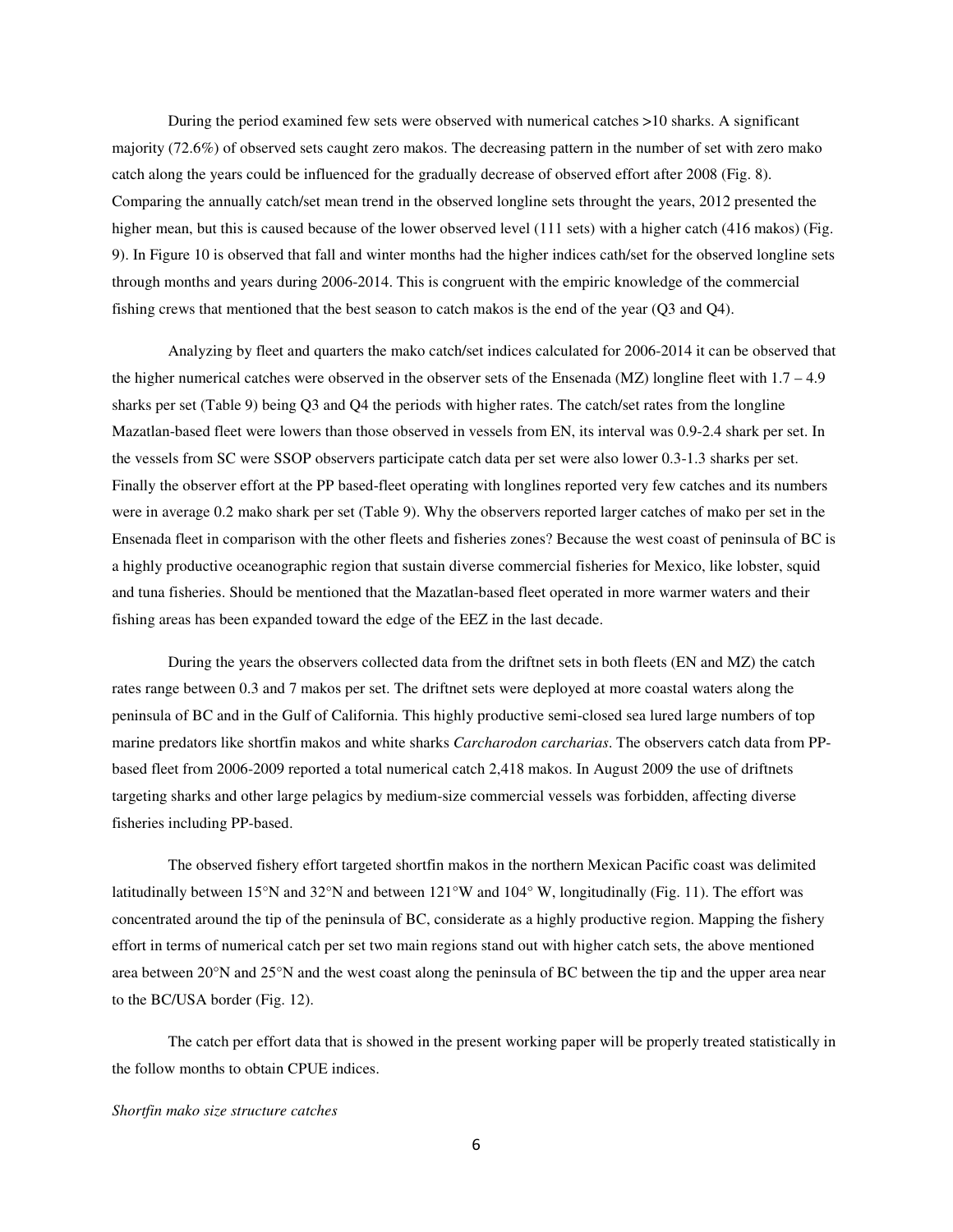The SSOP collected size data (total length) from 2,093 females and 1,440 males shortfin makos from the longline sets, during 2006-2014. Table 10 summarized basic statistics of length data for each sex by year. The reported size range for females was 70-408 cm TL and 70-344 cm TL for males. Mean annual TL range 133-166 cm was estimated for females and 135.4-166.9 cm TL for males. Comparing annual mean size of the makos caught by Mexican medium-vessels in northern Pacific by years do not present a significant variation between years. The size structure indicated that juveniles comprise the larger proportion of the catches suggesting that the west coast of peninsula of Baja California, Mexico could be a nursery and growth area for *I. oxyrinchus*. The observer program has reported the capture of very few shortfin makos > 250 m TL (Fig. 13).

#### **Conclusions**

The shark scientific observer program (SSOP) is one of the most effective instruments to collect detailed and precise data on shark catches from pelagic fisheries in northern Mexican Pacific. The nine years of SSOP operation has been very productive in obtain detailed data on shark catch, species composition, size structure, and reproductive stages. Also it has provided valuable information on the spatial-temporal dynamics of the fleets targeting pelagic sharks like the shortfin mako. Data result from SSOP database has been used for several INAPESCA institutional technical responsibilities like the formulation of a proposal for a shark commercial fishery closure for the Mexican Pacific shark and rays fisheries. The proposal for this shark regulation became law in 2012.

Data on the shortfin mako catches provided by SSOP indicated that this species is widely caught along the northern Pacific, including the Gulf of California, with longlines and driftnets, in coastal, offshore and oceanic waters. Data from SSOP indicated that *I. oxyrinchus* is an important numerical component in pelagic commercial fisheries which operated in central and northern Pacific. Mako was caught year-round for diverse fleets, showing an extended residence time in Mexican waters. The Ensenada (EN) and Mazatlan (MZ) based fleets caught the largest numbers of makos during this period, but the catches from Puerto Peñasco (PP), both with longline and driftnet gears, were significant. The catch data by quarters showed that higher numerical catch and catch rates were observed in autumn and winter months. The oceanic and offshore regions in front and around the tip of the peninsula of BC were observed as the fishery grounds with higher mako catches. The gradually decrease of the observer effort in the last years definitely affect the analysis of possible trends and patterns on data. Figures like the annually mean catch/set index and the percentage of sets with zero mako catch were affected for the low observed effort since 2009. Because of the benefits it's important that SSOP continue operating on Mexican Pacific pelagic fisheries and should be considerate in a near future as a mandatory program in the management shark legislation.

#### **References**

Cartamil, D., Santana-Morales, O., Escobedo-Olvera, M., Kacev, D., Castillo-Geniz, J.L., Graham, J.B., Rubin, R.D., Sosa-Nishizaki, O. 2011. The artisanal elasmobranch fishery of the Pacific coast of Baja California, Mexico. *Fisheries Research* 108: 393-403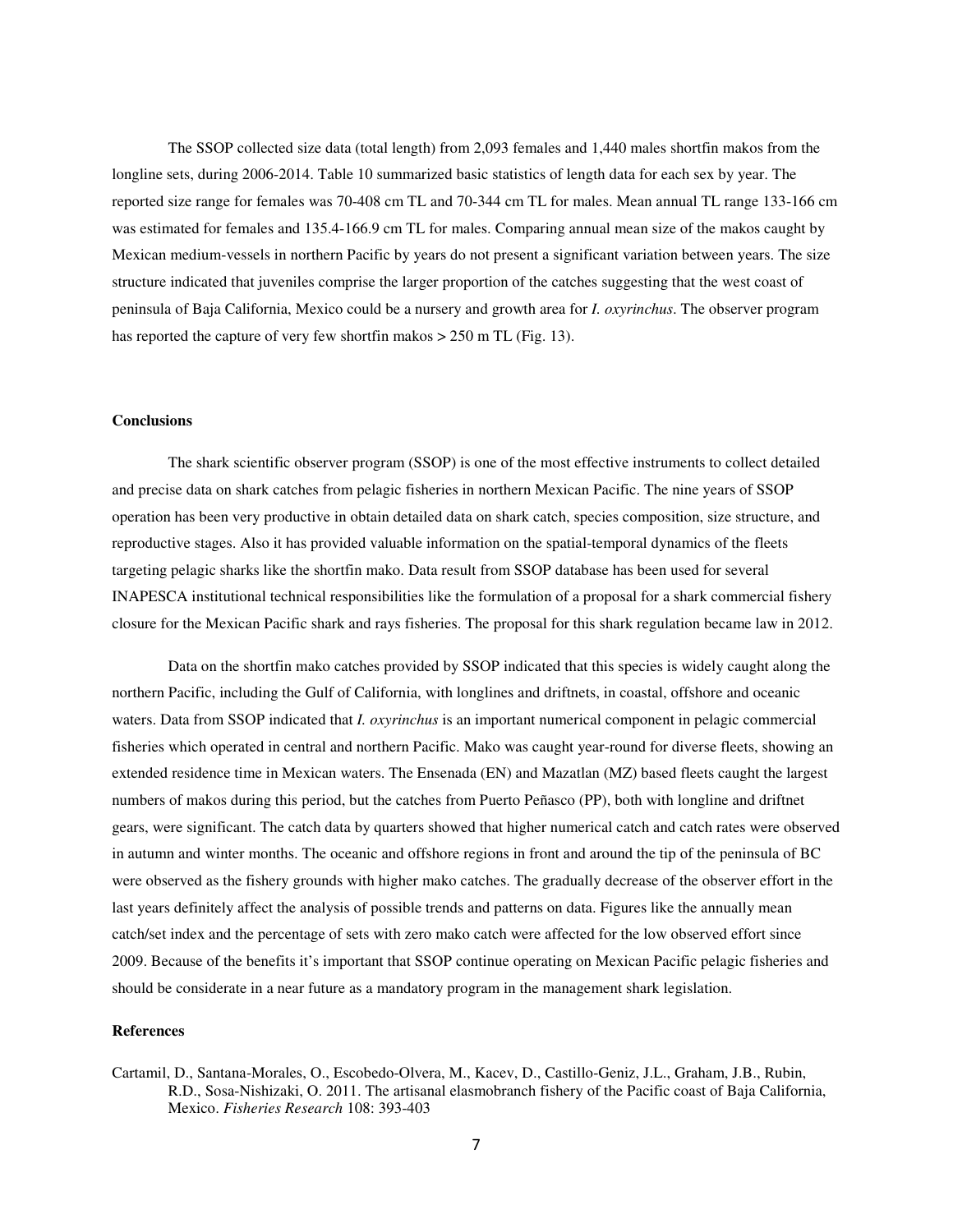- Castillo-Géniz, J. L., Soriano-Velásquez, S. R., y Villaseñor-Talavera, R. 2008. Capítulo No. 9 "Pesquerías mexicanas de tiburón en el Océano Pacífico", 211-241. *In*: *Pesquerías Latinoamericanas*, Machii, T y Flores, O.J. (eds), Comisión Nacional de Acuacultura y Pesca, SAGARPA, México.
- Holts, D.B., Julian, A., Sosa-Nishizaki, O., Bartoo, N.W. 1998. Pelagic fisheries along the west coast of the United Sates and Baja California, Mexico. Fisheries Research 39, 115-125.
- Holts, D.B.and Sosa-Nishizaki, O. 1998. Swordfish fisheries of the eastern north Pacific, NOAA Technical Report, NMFS 142.
- Tovar-Avila, J., González-Ania, L.V., Liedo-Galindo, A., Márquez-Farías, J.F.. 2011. Outline of new available catch and effort data of pelagic Shark caught by the Mexican longline fishery in the North Pacific. Working document subtmitted to ythe ISC Shark Working Group Workshop, 18-20 March 2011, National Research Institute of Far Sea Seas Fisheries, Fisheries Research Agency, Shimizu, Japan.
- Ramirez-Amaro, S.S., Cartamil, D., Galvan-Magaña, F., González-Barba, Gerardo, Graham, J.B., Carrera-Fernandez, M., Escobar-Sanchez, O., Sosa-Nishizaki, O., Rochin-Alamillo, A. 2013. The artisanal elasmobranch fishery of the Pacific coast of Baja California Sur, Mexico, management implications. Scientia Marina 77 (3): 473-487.
- SAGARPA. 2007. Norma Oficial Mexicana PROY-NOM-029-PESC-2006, Pesca Responsable de Tiburones y Rayas, Especificaciones para su Aprovechamiento. Diario Oficial de la Federación (Federal Gazette) February 14, 2006.
- SAGARPA. 2008. Acuerdo mediante el cual se establece el volumen de captura incidental permitido en las operaciones de pesca de tiburón y rayas en aguas de jurisdicción federal de los Estados Unidos Mexicanos ubicadas en el Océano Pacífico**.** Diario Oficial de la Federación (Federal Gazette) September 12, 2008.
- SAGARPA. 2012. Acuerdo por el que se modifica el Aviso por el que se da a conocer el establecimiento de épocas y zonas de veda para la pesca de diferentes especies de la fauna acuática en aguas de jurisdicción federal de los Estados Unidos Mexicanos, publicado el 16 de marzo de 1994 para establecer los periodos de veda de pulpo en el Sistema Arrecifal Veracruzano, jaiba en Sonora y Sinaloa, tiburones y rayas en el Océano Pacífico y tiburones en el Golfo de México. Diario Oficial de la Federación (Federal Gazette) June 11, 2008.
- **Table 1. Summary of number of fishing trips with observers per year, number of sets, vessels and observers 2006-2014. Source: SSOP database (INAPESCA/FIDEMAR).**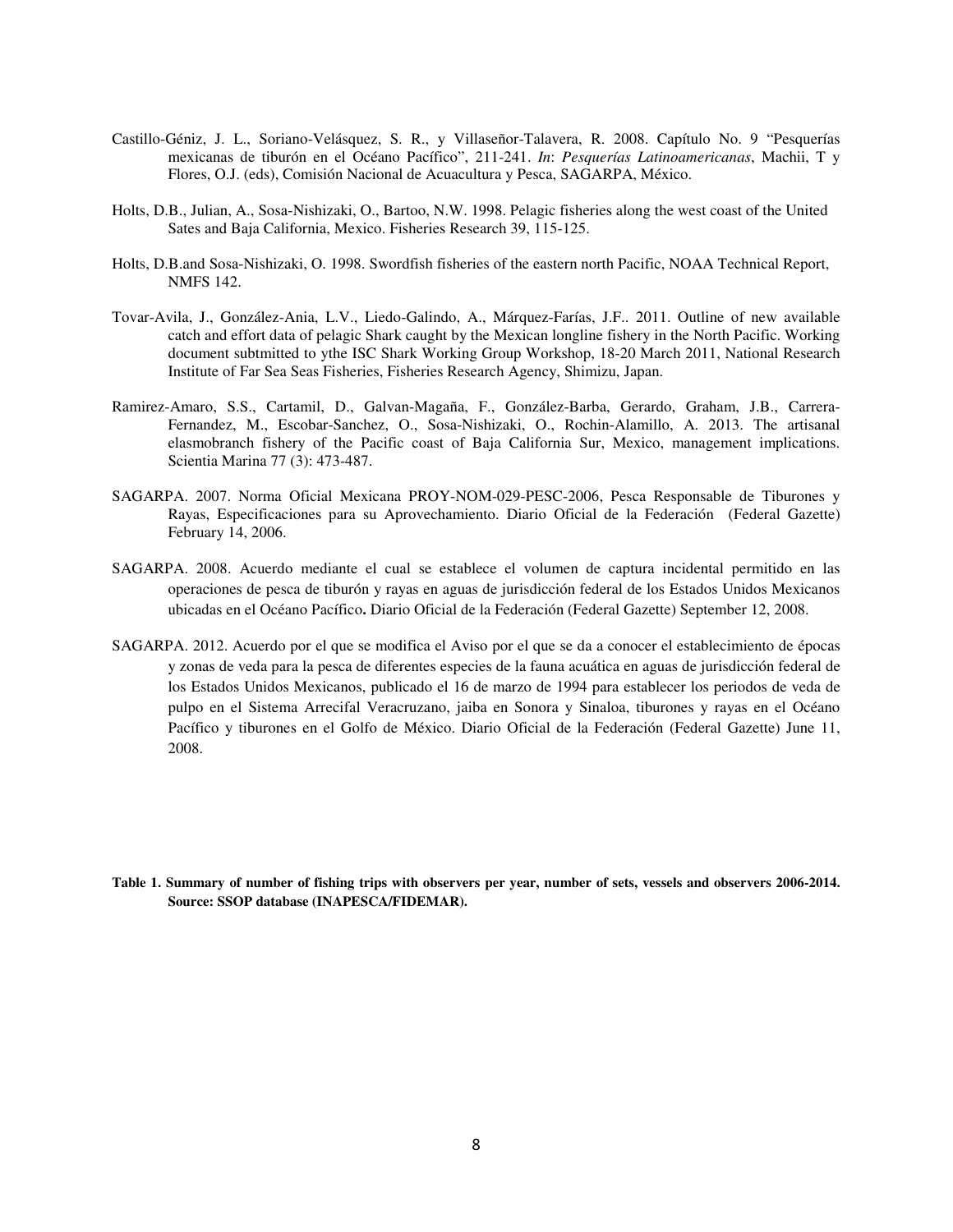| Year            | # Fishing Trips | # Sets         | # Vessels | # Observers |
|-----------------|-----------------|----------------|-----------|-------------|
| Longline        |                 |                |           |             |
| 2006            | 78              | 1336           | 39        | 32          |
| 2007            | 130             | 1997           | 49        | 37          |
| 2008            | 103             | 1806           | 46        | 32          |
| 2009            | 51              | 823            | 30        | 17          |
| 2010            | 59              | 974            | 32        | 19          |
| 2011            | 43              | 614            | 25        | 20          |
| 2012            | $\overline{7}$  | 111            | 6         | 6           |
| 2013            | 24              | 398            | 15        | 12          |
| 2014*           | 16              | 298            | 10        | 9           |
| <b>Driftnet</b> |                 |                |           |             |
| 2006            | 36              | 655            | 18        | 19          |
| 2007            | 48              | 917            | 23        | 17          |
| 2008            | 49              | 1031           | 21        | 20          |
| 2009            | 18              | 335            | 9         | 8           |
| 2010            | 7               | 16             | 6         | 6           |
| 2011            |                 | $\overline{2}$ |           |             |
| 2012            | 1               | 3              | 1         | 1           |

\* January-April, 2014

| Table 2. Number of fishing trips conducted with SSOP observers by fleets in the northern coastal and pelagic fisheries |
|------------------------------------------------------------------------------------------------------------------------|
| during 2006-2014. Ensenada (EN), Mazatlan (MZ), Puerto Peñasco (PP), San Carlos (SC), Salina Cruz (SZ) and             |
| Topolobampo (TB). Source SSOP database (INAPESCA/FIDEMAR).                                                             |

| Year  | EN  | $\mathbf{M}\mathbf{Z}$ | $\bf PP$ | <b>SC</b> | <b>SZ</b> | TB | <b>Total</b> |
|-------|-----|------------------------|----------|-----------|-----------|----|--------------|
| 2006  | 15  | 31                     | 32       |           |           |    | 78           |
| 2007  | 38  | 50                     | 30       | 14        |           |    | 132          |
| 2008  | 26  | 46                     | 26       | 4         |           |    | 105          |
| 2009  | 13  | 24                     | 15       |           |           |    | 52           |
| 2010  | 11  | 40                     | 8        |           |           |    | 59           |
| 2011  | 10  | 20                     | 8        |           |           |    | 43           |
| 2012  |     |                        | ◠        |           |           |    |              |
| 2013  | 12  |                        |          |           |           |    | 24           |
| 2014  |     | 12                     |          |           |           |    | 16           |
| Total | 131 | 235                    | 121      | 25        |           |    | 516          |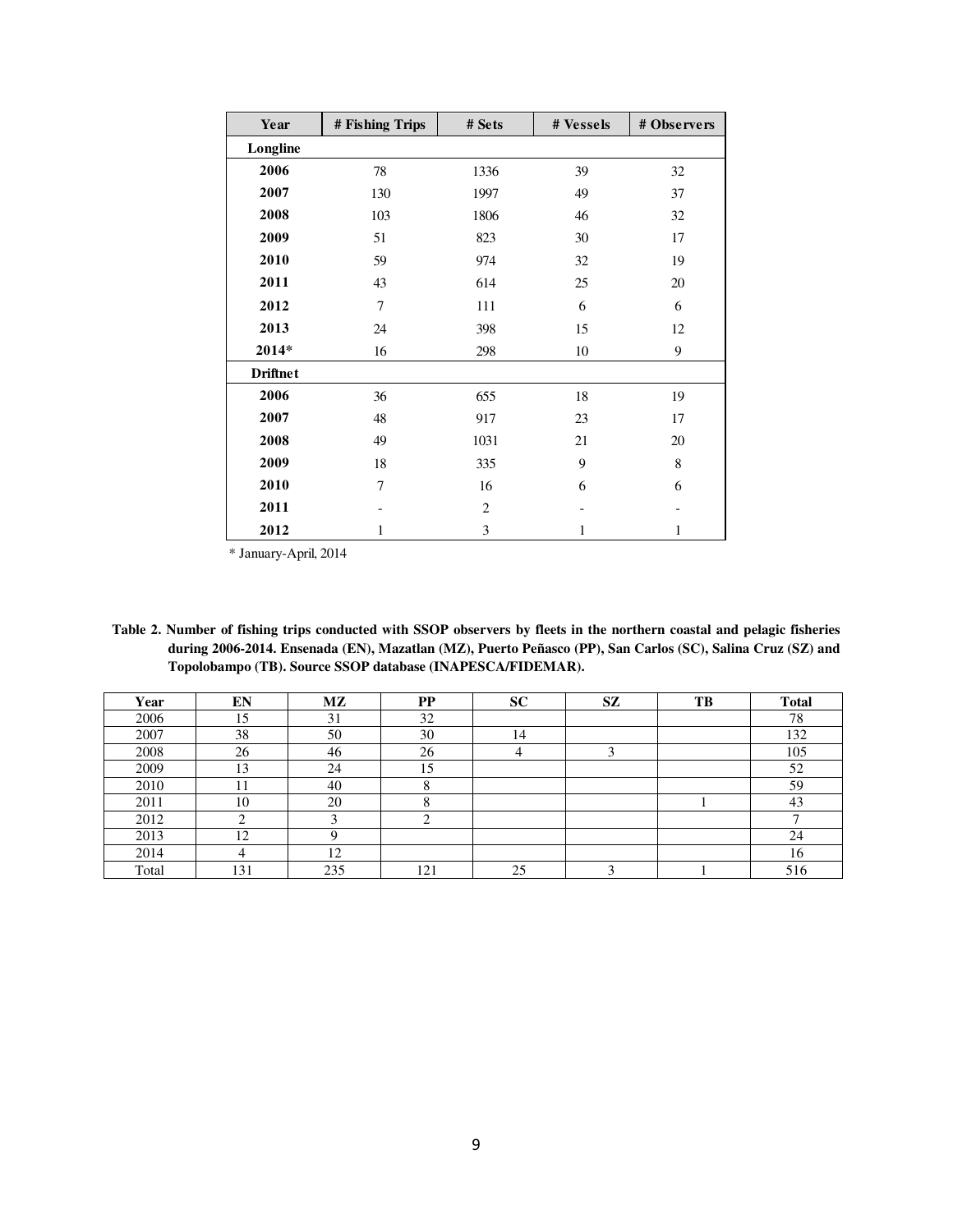Table 3. Sumary of observed effort in the Ensenada-based driftnet and longline coastal-pelagic fishery, June 2006 – March 2014. Ttrips= monthly total commercial **fishing trips conducted; Otrips= number of fishing trips with observers.** 

|                  |               | 2006   |          |               | 2007   |           |               | 2008   |           |        | 2009 |                  |        | 2010   |                   |               | 2011 |                         |     | 2012 |                  |               | 2013   |           |        | 2014   |           |
|------------------|---------------|--------|----------|---------------|--------|-----------|---------------|--------|-----------|--------|------|------------------|--------|--------|-------------------|---------------|------|-------------------------|-----|------|------------------|---------------|--------|-----------|--------|--------|-----------|
|                  | <b>Ttrips</b> | Otrips | Cover(%) | <b>Ttrips</b> | Otrips | Cover (%) | <b>Ttrips</b> | Otrips | Cover (%) | Ttrips |      | Otrips Cover (%) | Ttrips | Otrips | Cover (%)         | <b>Ttrips</b> |      | Otrips Cover (%) Ttrips |     |      | Otrips Cover (%) | <b>Ttrips</b> | Otrips | Cover (%) | Ttrips | Otrips | Cover (%) |
| Jan              | 17            |        |          | 1b.           |        | 18.8      | 15.           |        | 33.3      |        |      |                  | 13     |        | 7.7               | 15            |      |                         | 13  |      |                  | 18            |        | 5.6       |        |        |           |
| Feb              | 17            |        |          | 13            |        | 46.2      |               |        | 41.2      | 19     |      |                  | 14     |        | 14.3              | 14            |      |                         |     |      |                  | 15            |        |           | 24     |        |           |
| Mar              | 17            |        | ___      |               |        | 12.5      | 18            |        | 16.7      |        |      |                  |        |        |                   | 19            |      |                         | 15  |      |                  |               |        |           |        |        |           |
| Apr              | 16            |        |          |               |        | 30.0      |               |        | 23.5      |        |      |                  | 19     |        |                   | 24            |      | 4.2                     | 15  |      |                  | $\sim$        |        | 12.5      |        |        |           |
| <sub>I</sub> May | 20            |        | -----    |               |        | 23.1      |               |        | 25.0      |        |      |                  |        |        | 18.2              | 19            |      | 5.3                     | 13  |      |                  |               |        |           |        |        |           |
| Jun              | 11            |        | 18.2     |               |        | 26.7      | 14            |        | 14.3      | 16     |      |                  | 12     |        | 0.0               | 12            |      |                         |     |      |                  |               |        |           |        |        |           |
| Jul              | 11            |        | 36.4     |               |        | 20.0      | 12            |        | 0.0       | ᆧ      |      |                  | 14     |        | $\overline{1}$ .1 | 17            |      |                         |     |      |                  |               |        | 100.0     |        |        |           |
| Aug              | 8             |        | 25.0     |               |        | 18.2      |               |        | 18.2      |        |      | 9.1              |        |        | 16.7              |               |      |                         | 11  |      |                  |               |        | 16.7      |        |        |           |
| Sep              | 10            |        | 10.0     | 13            |        | 23.1      | 19            |        |           | 17     |      | 23.5             | 14     |        | 14.3              |               |      |                         | 20  |      |                  | 20            |        | 10.0      |        |        |           |
| Oct              | 26            |        |          |               |        | 20.0      |               |        |           | 30     |      | 6.7              |        |        |                   | 14            |      |                         |     |      |                  | 12            |        | 8.3       |        |        |           |
| Nov              | 16            |        | 25.0     | 25            |        | 16.0      | 23.           |        |           | 30     |      | 10.0             |        |        |                   | 14            |      | 21.4                    | 17  |      | 11.8             |               |        | 33.3      |        |        |           |
| Dec              | 29            |        | 6.9      | 23            |        | 4.3       |               |        |           | 39     |      | 7.7              |        |        |                   | 25            |      | 20.0                    |     |      |                  | 24            |        | 4.2       |        |        |           |
| Total            | 111           | 15     | 13.5     | 190           | 38     | 20.0      | 194           | 26     | 13.4      | 243    | 13   | 5.3              | 203    |        | 5.4               | 192           | 10   | 5.2                     | 182 |      |                  | 113           | 12     | 10.6      |        |        |           |

Table 4. Sumary of observed effort in the Mazatlán-based driftnet and longline coastal-pelagic fishery, June 2006 - March 2014. Ttrips= monthly total commercial **fishing trips conducted; Otrips= number of fishing trips with observers.** 

|             |        | 2006 |                         | 2007 | 2008                                              |    | 2009 |                         |     | 2010 |                                                   |    | 2011 |      |     | 2012 |                         |     | 2013 |                         | 2014 |                  |
|-------------|--------|------|-------------------------|------|---------------------------------------------------|----|------|-------------------------|-----|------|---------------------------------------------------|----|------|------|-----|------|-------------------------|-----|------|-------------------------|------|------------------|
|             | Ttrips |      | Otrips Cover (%) Ttrips |      | Otrips Cover (%) Ttrips   Otrips Cover (%) Ttrips |    |      | Otrips Cover (%) Ttrips |     |      | Otrips Cover (%) Ttrips   Otrips Cover (%) Ttrips |    |      |      |     |      | Otrips Cover (%) Ttrips |     |      | Otrips Cover (%) Ttrips |      | Otrips Cover (%) |
| Ene         |        |      |                         |      |                                                   |    |      |                         | 14  |      | 43                                                | 10 |      |      | 41  |      |                         | 15  |      | 6.7                     |      |                  |
| Feb         |        |      |                         |      |                                                   |    |      |                         |     |      | 14                                                |    |      |      | 54  |      |                         | 18  |      | 16.7                    |      |                  |
| <b>IMar</b> |        |      |                         |      |                                                   | 33 |      |                         |     |      | 24                                                |    |      |      |     |      |                         | 26  |      |                         |      |                  |
| Abr         |        |      |                         |      |                                                   | 25 |      | 20                      |     |      |                                                   |    |      |      | 31  |      |                         | 48  |      |                         |      |                  |
| May         |        |      |                         |      |                                                   |    |      |                         |     |      | 20                                                |    |      |      | 37  |      |                         |     |      |                         |      |                  |
| Jun         |        |      |                         |      |                                                   |    |      |                         |     |      |                                                   |    |      | -11  | ΨŁ  |      |                         |     |      |                         |      |                  |
| Jul         |        |      |                         |      |                                                   |    |      | 100                     |     |      | 19                                                | 20 |      | 20   |     |      |                         |     |      |                         |      |                  |
| Ago         |        |      |                         |      |                                                   |    |      |                         |     |      |                                                   |    |      | 18   | 10  |      |                         |     |      |                         |      |                  |
| Sep         |        |      |                         |      |                                                   |    |      |                         |     |      |                                                   |    |      |      |     |      |                         | 18  |      |                         |      |                  |
| Oct         |        |      |                         |      |                                                   |    |      |                         |     |      | 100                                               |    |      |      |     |      |                         |     |      |                         |      |                  |
| <b>Nov</b>  |        |      |                         |      |                                                   |    |      |                         |     |      | 45                                                |    |      |      |     |      | 25.0                    |     |      |                         |      |                  |
| Dic         |        |      |                         |      |                                                   |    |      |                         |     |      | 44                                                |    |      |      | 23  |      | 4.3                     |     |      |                         |      |                  |
| Total       |        | 31   |                         | 50   | 46                                                | 73 | 24   | 32.9                    | 126 | 40   | 31.7                                              | 84 | 20   | 23.8 | 292 |      | 1.0                     | 154 |      | 5.8                     | 12   |                  |

**Table 5. Sumary of observed effort in the Puerto Peñasco-based driftnet and longline coastal-pelagic fishery, June 2006 – March 2014. Ttrips= monthly total commercial fishing trips conducted; Otrips= number of fishing trips with observers.**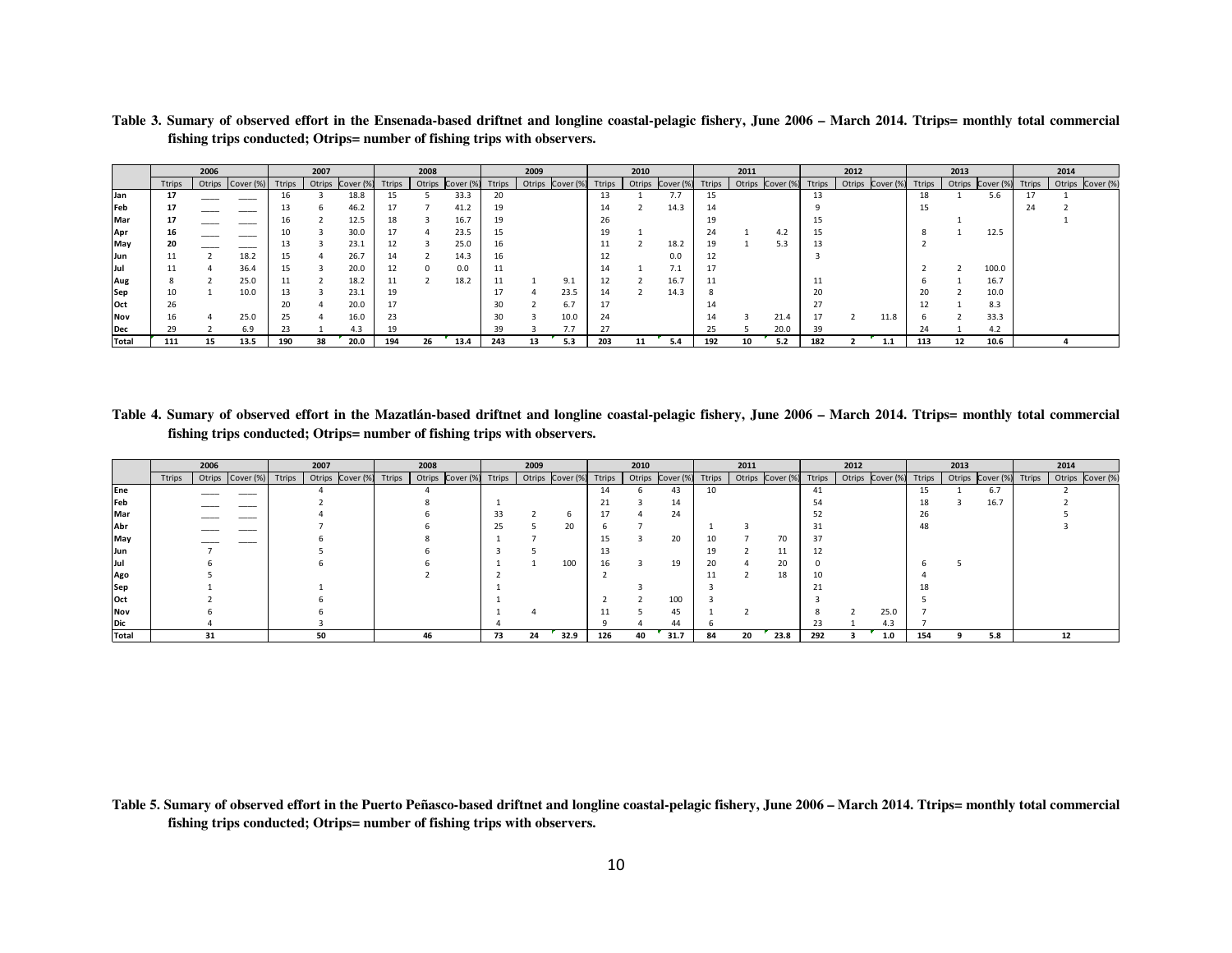|              |        | 2006                    | 2007                    | 2008                    | 2009 |  | 2010                                              | 2011 |                         |    | 2012 |                  |        | 2013   |           |               | 2014             |
|--------------|--------|-------------------------|-------------------------|-------------------------|------|--|---------------------------------------------------|------|-------------------------|----|------|------------------|--------|--------|-----------|---------------|------------------|
|              | Ttrips | Otrips Cover (%) Ttrips | Otrips Cover (%) Ttrips | Otrips Cover (%) Ttrips |      |  | Otrips Cover (%) Ttrips   Otrips Cover (%) Ttrips |      | Otrips Cover (%) Ttrips |    |      | Otrips Cover (%) | Ttrips | Otrips | Cover (%) | <b>Ttrips</b> | Otrips Cover (%) |
| Ene          |        |                         |                         |                         |      |  |                                                   |      |                         |    |      |                  |        |        | 0.0       |               |                  |
| Feb          |        |                         |                         |                         |      |  |                                                   |      |                         |    |      | 0.0              | 10     |        | 20.0      |               |                  |
| Mar          |        |                         |                         |                         |      |  |                                                   |      |                         |    |      | ი.ი              |        |        | 0.0       |               |                  |
| Abr          |        |                         |                         |                         |      |  |                                                   |      |                         |    |      | 100.0            | 17     |        | 0.0       |               |                  |
| May          |        |                         |                         |                         |      |  |                                                   |      |                         |    |      | 0.0              |        |        | 0.0       |               |                  |
| Jun          |        |                         |                         |                         |      |  |                                                   |      |                         | 12 |      | 0.0              |        |        | 0.0       |               |                  |
| Jul          |        |                         |                         |                         |      |  |                                                   |      |                         |    |      | 0.0              |        |        | 0.0       |               |                  |
| Ago          |        |                         |                         |                         |      |  |                                                   |      |                         | 15 |      | 0.0              | 20     |        | 5.0       |               |                  |
| Sep          |        |                         |                         |                         |      |  |                                                   |      |                         |    |      | 0.0              | 13     |        | 0.0       |               |                  |
| Oct          |        |                         |                         |                         |      |  |                                                   |      |                         |    |      | ი.ი              |        |        | 0.0       |               |                  |
| Nov          |        |                         |                         |                         |      |  |                                                   |      |                         | 12 |      | 0.0              |        |        | 0.0       |               |                  |
| <b>Dic</b>   |        |                         |                         |                         |      |  |                                                   |      |                         |    |      |                  |        |        |           |               |                  |
| <b>Total</b> |        |                         | 30                      | 26                      | 15   |  |                                                   |      |                         | 84 |      | 2.4              | 102    |        | 2.9       |               |                  |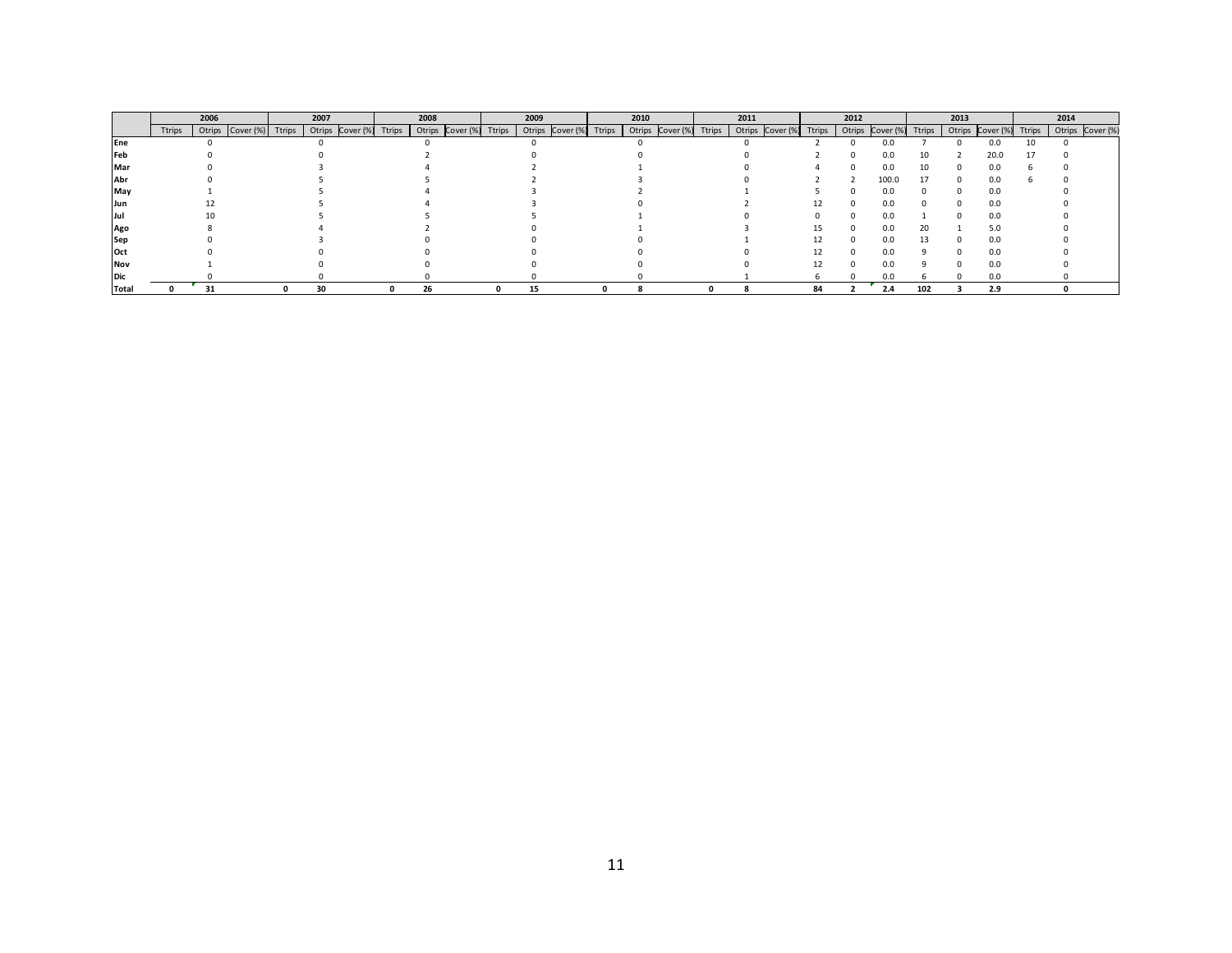|                             |                |      |                |      |              |      | <b>LONGLINE</b> |      |                |           |                |           |              |      |       |      | <b>DRIFTNET</b> |      |                         |           |
|-----------------------------|----------------|------|----------------|------|--------------|------|-----------------|------|----------------|-----------|----------------|-----------|--------------|------|-------|------|-----------------|------|-------------------------|-----------|
|                             | EN             |      | <b>SC</b>      |      | PP           |      | <b>MZ</b>       |      |                | <b>TB</b> |                | <b>SZ</b> |              | EN   | PP    |      | <b>MZ</b>       |      |                         | <b>SZ</b> |
| <b>Species</b>              | n              | %    | n              | $\%$ | $\mathsf{n}$ | %    | $\mathsf{n}$    | %    | n              | %         | n              | %         | $\mathsf{n}$ | $\%$ | n     | %    | n               | %    | n                       | %         |
| Alopias pelagicus           | 270            | 0.2  | 157            | 2.4  | 74           | 0.0  | 11799           | 10.5 | $\mathbf{1}$   | 0.3       | 83             | 29.0      |              |      | 869   | 1.2  | 3265            | 33.7 | 81                      | 30.5      |
| Alopias superciliosus       | 23             | 0.0  | 18             | 0.3  | 468          | 0.1  | 2588            | 2.3  | 12             | 3.8       | 1              | 0.3       | 4            | 0.9  | 973   | 1.3  | 374             | 3.9  | 1                       | 0.4       |
| Alopias vulpinus            | 245            | 0.2  | 54             | 0.8  | 288          | 0.1  | 627             | 0.6  |                |           | 18             | 6.3       | 129          | 28.0 | 746   | 1.0  | 108             | 1.1  | 18                      | 6.8       |
| Carcharhinus albimarginatus |                |      |                |      |              |      | 32              | 0.0  |                |           |                |           |              |      |       |      |                 |      |                         |           |
| Carcharhinus altimus        | 1              | 0.0  |                |      | 3            | 0.0  |                 |      |                |           |                |           |              |      | 3     | 0.0  |                 |      |                         |           |
| Carcharhinus brachyurus     |                |      |                |      | 5            | 0.0  | 8               | 0.0  |                |           |                |           |              |      | 5     | 0.0  |                 |      |                         |           |
| Carcharhinus falciformis    | 82             | 0.1  | 203            | 3.1  | 223          | 0.1  | 4506            | 4.0  |                |           | 107            | 37.4      |              |      | 157   | 0.2  | 1192            | 12.3 | 92                      | 34.6      |
| Carcharhinus leucas         | $\mathbf{1}$   | 0.0  |                |      | 8            | 0.0  | 89              | 0.1  |                |           |                |           |              |      | 5     | 0.0  | 50              | 0.5  |                         |           |
| Carcharhinus limbatus       |                |      | 26             | 0.4  | 80           | 0.0  | 2312            | 2.1  |                |           | $\overline{2}$ | 0.7       |              |      | 348   | 0.5  | 401             | 4.1  | $\overline{2}$          | 0.8       |
| Carcharhinus longimanus     |                |      |                |      |              |      | 133             | 0.1  |                |           |                |           |              |      |       |      | $\overline{2}$  | 0.0  |                         |           |
| Carcharhinus obscurus       |                |      | $\overline{2}$ | 0.0  | 14           | 0.0  | 768             | 0.7  |                |           |                |           |              |      | 5     | 0.0  |                 |      |                         |           |
| Carcharhinus porosus        | 14             | 0.0  |                |      | 1            | 0.0  |                 |      |                |           |                |           |              |      |       | 0.0  |                 |      |                         |           |
| Carcharhinus spp            | 10             | 0.0  | 256            | 3.9  | 1113         | 0.3  | 6793            | 6.0  | 22             | 7.0       | $\overline{2}$ | 0.7       | 4            | 0.9  | 1298  | 1.8  | 785             | 8.1  | $\overline{2}$          | 0.8       |
| Carcharodon carcharias      | $\overline{2}$ | 0.0  |                |      |              |      | 15              | 0.0  |                |           |                |           |              |      |       |      |                 |      |                         |           |
| Galeocerdo cuvier           |                |      |                |      |              |      | 8               | 0.0  |                |           |                |           |              |      |       |      |                 |      |                         |           |
| Galeorhinus galeus          | 71             | 0.1  |                |      |              |      |                 |      |                |           |                |           | 1            | 0.2  |       |      |                 |      |                         |           |
| Heterodontus francisci      |                |      |                |      | 17           | 0.0  |                 |      |                |           |                |           |              |      | 2     | 0.0  |                 |      |                         |           |
| Heterodontus mexicanus      |                |      |                |      | 320          | 0.1  |                 |      |                |           |                |           |              |      | 51    | 0.1  |                 |      |                         |           |
| <b>Isurus oxyrinchus</b>    | 4820           | 4.3  | 208            | 3.2  | 525          | 0.2  | 3032            | 2.7  | $\overline{7}$ | 2.2       | $\overline{7}$ | 2.4       | 159          | 34.5 | 2315  | 3.2  | 960             | 9.9  | $\overline{\mathbf{z}}$ | 2.6       |
| Isurus paucus               |                |      | $\mathbf{1}$   | 0.0  |              |      |                 |      |                |           |                |           |              |      |       |      |                 |      |                         |           |
| Lamna ditropis              | 98             | 0.1  |                |      |              |      | 1               | 0.0  |                |           |                |           |              |      |       |      |                 |      |                         |           |
| Mustelus californicus       |                |      |                |      | 22264        | 6.9  |                 |      |                |           |                |           |              |      | 21519 | 29.7 |                 |      |                         |           |
| Mustelus henlei             |                |      |                |      | 235191       | 72.9 |                 |      |                |           |                |           |              |      |       |      |                 |      |                         |           |
| Mustelus lunulatus          |                |      |                |      | 6448         | 2.0  |                 |      |                |           |                |           |              |      |       |      |                 |      |                         |           |
| Prionace glauca             | 105598         | 94.6 | 5535           | 84.7 | $\mathbf{1}$ | 0.0  | 76126           | 67.7 | 269            | 85.4      | 22             | 7.7       | 126          | 27.3 |       |      | 973             | 10.0 | 22                      | 8.3       |
| Rhizoprionodon longurio     | 17             | 0.0  |                |      | 21609        | 6.7  |                 |      |                |           |                |           |              |      | 16285 | 22.5 |                 |      |                         |           |
| Sphyrna lewini              | 135            | 0.1  | 35             | 0.5  | 876          | 0.3  | 1778            | 1.6  |                |           | 28             | 9.8       |              |      | 3085  | 4.3  | 918             | 9.5  | 25                      | 9.4       |
| Sphyrna mokarran            | 117            | 0.1  | 5              | 0.1  | 2275         | 0.7  | 537             | 0.5  |                |           | 10             | 3.5       |              |      |       |      | 36              | 0.4  | 10                      | 3.8       |
| Sphyrna tiburo              |                |      |                |      |              |      | 1               | 0.0  |                |           |                |           |              |      |       |      |                 |      |                         |           |
| Sphyrna zygaena             | 93             | 0.1  | 33             | 0.5  | 1177         | 0.4  | 1342            | 1.2  |                | 1.3       | 6              | 2.1       | 38           | 8.2  | 3148  | 4.3  | 631             | 6.5  | 6                       | 2.3       |
| Squalus suckleyi            | 1              | 0.0  |                |      |              |      |                 |      |                |           |                |           |              |      |       |      |                 |      |                         |           |
| Squantina californica       | $\mathbf{1}$   | 0.0  | 1              | 0.0  | 29820        | 9.2  | 7               | 0.0  |                |           |                |           |              |      | 21578 | 29.8 | $\overline{7}$  | 0.1  |                         |           |

**Table 6. Summary for number and percentage observed sharks catches by species in the different pelagic longline and coastal drifnet fisheries in Mexican northen Pacific. EN= Ensenada, SC= San Carlos, PP= Puerto Peñasco, MZ= Mazatlan, TB=Topolobampo and SZ= Salina Cruz.** 

**Table 7. Summary statistics for observed mako shark catches by quarter in Mexican pelagic longline fisheries in northern Pacific, period 2006-2014.**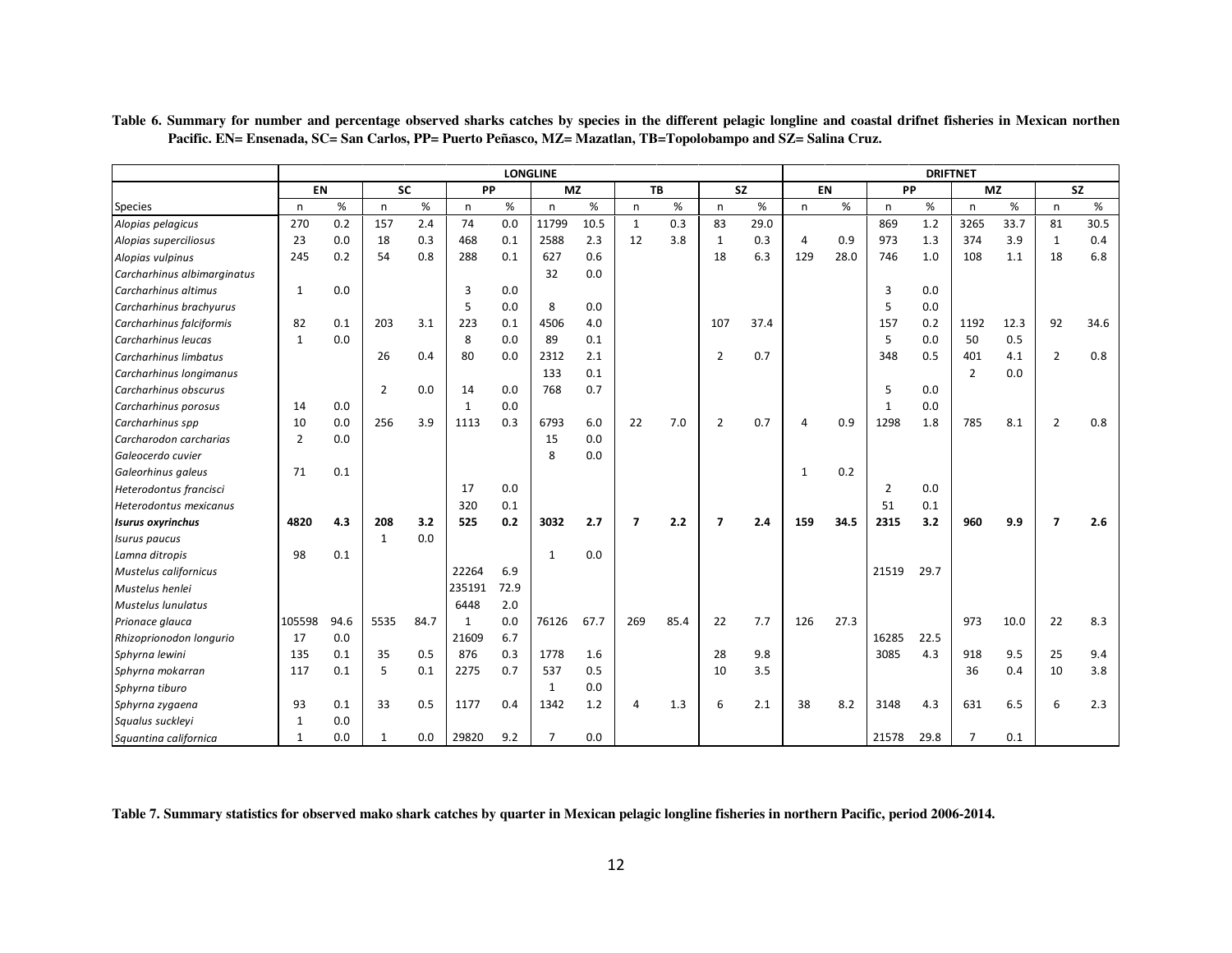| Year |       | Q <sub>1</sub>  |           |       | Q <sub>2</sub>  |           |       | Q <sub>3</sub>  |           |       | Q4              |           |
|------|-------|-----------------|-----------|-------|-----------------|-----------|-------|-----------------|-----------|-------|-----------------|-----------|
|      | Catch | Sets with catch | Catch/set | Catch | Sets with catch | Catch/set | Catch | Sets with catch | Catch/set | Catch | Sets with catch | Catch/set |
| 2006 |       |                 |           | 453   | 33              | 13.7      | 589   | 111             | 5.3       | 664   | 65              | 10.2      |
| 2007 | 260   | 109             | 2.4       | 609   | 185             | 3.3       | 933   | 107             | 8.7       | 336   | 153             | 2.2       |
| 2008 | 436   | 140             | 3.1       | 771   | 165             | 4.7       | 136   | 63              | 2.2       | 0     |                 |           |
| 2009 | 12    | 8               | 1.5       | 147   | 78              | 1.9       | 275   | 97              | 2.8       | 312   | 72              | 4.3       |
| 2010 | 162   | 90              | 1.8       | 277   | 101             | 2.7       | 109   | 38              | 2.9       | 126   | 56              | 2.3       |
| 2011 | 23    | 11              | 2.1       | 289   | 132             | 2.2       | 153   | 39              | 3.9       | 167   | 47              | 3.6       |
| 2012 | 10    |                 | 10.0      | 4     |                 | 4.0       |       |                 |           | 461   | 49              | 9.4       |
| 2013 | 173   | 73              | 2.4       | 24    | 11<br>ŦŦ        | 2.2       | 164   | 59              | 2.8       | 159   | 46              | 3.5       |
| 2014 | 246   | 103             | 2.4       | 77    | 39              | 2.0       |       |                 |           |       |                 |           |

**Table 8. Summary statistics for observed driftnet mako shark catches by quarter in Mexican driftnet fisheries in northern Pacific, period 2006-2009.** 

| Year |       | Q1              |           |       | Q <sub>2</sub>  |           |       | Q3              |           |       | Q4              |           |
|------|-------|-----------------|-----------|-------|-----------------|-----------|-------|-----------------|-----------|-------|-----------------|-----------|
|      | Catch | Sets with catch | Catch/set | Catch | Sets with catch | Catch/set | Catch | Sets with catch | Catch/set | Catch | Sets with catch | Catch/set |
| 2006 |       |                 |           | 262   | ں ہ             |           | 127   | 32              |           |       |                 |           |
| 2007 |       |                 |           | 312   | 65              |           | 90    | 26              |           | 47    | 23              |           |
| 2008 | 84    |                 |           | 442   | 85              |           | 66    | 27              |           |       |                 |           |
| 2009 |       |                 |           | 1070  | 34              |           | 929   | 34              |           |       |                 |           |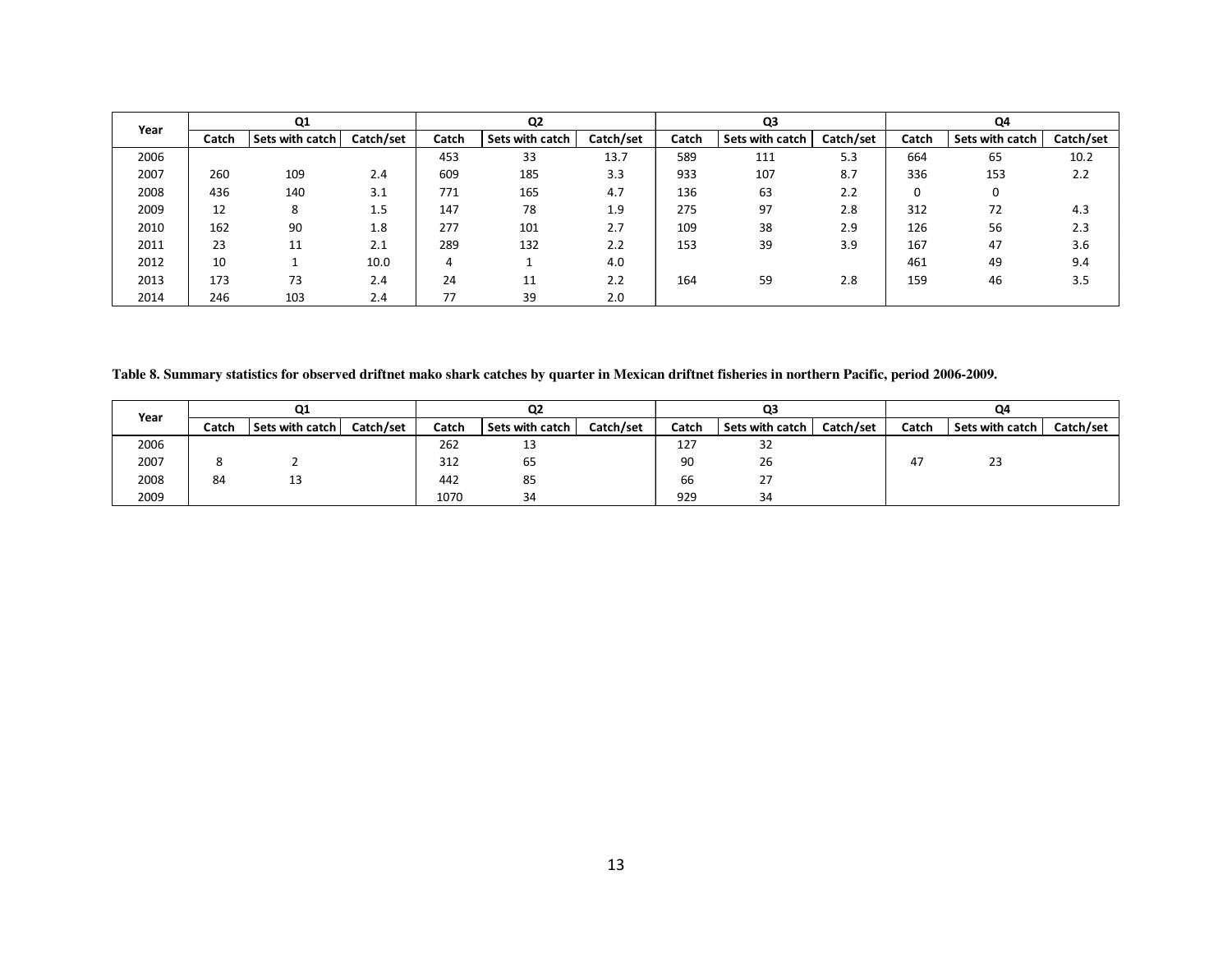### **Table 9. Summary statistics for observed longline and driftnet shortfin mako shark catches by fleet and quarter in northern Mexican Pacific, period 2006-2014.**

#### Longline Driftnet

| EN             |                   |                 |       |           |            | EN             |                   |                              |                |           |            |
|----------------|-------------------|-----------------|-------|-----------|------------|----------------|-------------------|------------------------------|----------------|-----------|------------|
| Quarter        | <b>Total sets</b> | Sets with catch | Catch | Catch/set | % Mako/set | Quarter        |                   | Total sets Sets with catch   | Catch          | Catch/set | % Mako/set |
| Q <sub>1</sub> | 372               | 187             | 631   | 1.7       | 50.3       | Q1             |                   |                              |                |           |            |
| Q <sub>2</sub> | 292               | 154             | 644   | 2.2       | 52.7       | Q <sub>2</sub> |                   |                              |                |           |            |
| Q <sub>3</sub> | 328               | 224             | 1615  | 4.9       | 68.3       | Q <sub>3</sub> | 30                | 19                           | 110            | 3.7       | 63.3       |
| Q4             | 406               | 276             | 1520  | 3.7       | 68.0       | Q4             | 37                | 22                           | 47             | 1.3       | 59.5       |
| <b>MZ</b>      |                   |                 |       |           |            | <b>MZ</b>      |                   |                              |                |           |            |
| Quarter        | <b>Total sets</b> | Sets with catch | Catch | Catch/set | % Mako/set | Quarter        |                   | Total sets   Sets with catch | Catch          | Catch/set | % Mako/set |
| Q1             | 823               | 334             | 668   | 1.2       | 40.6       | Q1             | 78                | 15                           | 92             | 0.8       | 19.2       |
| Q <sub>2</sub> | 1541              | 452             | 1628  | 0.9       | 29.3       | Q <sub>2</sub> | 291               | 113                          | 835            | 0.3       | 38.8       |
| Q <sub>3</sub> | 945               | 184             | 453   | 2.1       | 19.5       | Q <sub>3</sub> | 231               | 23                           | 33             | 7.0       | 10.0       |
| Q4             | 660               | 190             | 278   | 2.4       | 28.8       | Q4             | 27                |                              |                |           |            |
| SC             |                   |                 |       |           |            | SC             |                   |                              |                |           |            |
| Quarter        | <b>Total sets</b> | Sets with catch | Catch | Catch/set | % Mako/set | Quarter        | <b>Total sets</b> | Sets with catch              | Catch          | Catch/set | % Mako/set |
| Q <sub>1</sub> | 58                | 9               | 15    | 0.3       | 15.5       | Q1             |                   |                              |                |           |            |
| Q <sub>2</sub> | 106               | 41              | 83    | 0.8       | 38.7       | Q <sub>2</sub> |                   |                              |                |           |            |
| Q <sub>3</sub> | 62                | 29              | 83    | 1.3       | 46.8       | Q <sub>3</sub> |                   |                              |                |           |            |
| Q4             | 67                | 17              | 23    | 0.3       | 25.4       | Q4             |                   |                              |                |           |            |
| PP             |                   |                 |       |           |            | PP             |                   |                              |                |           |            |
| Quarter        | <b>Total sets</b> | Sets with catch | Catch | Catch/set | % Mako/set | Quarter        |                   | Total sets Sets with catch   | Catch          | Catch/set | % Mako/set |
| Q1             | 172               | 4               | 8     | 0.0       | 2.3        | Q1             | 167               |                              |                |           |            |
| Q <sub>2</sub> | 1341              | 94              | 289   | 0.2       | 7.0        | Q <sub>2</sub> | 1203              | 79                           | 1244           | 1.0       | 6.6        |
| Q3             | 1106              | 81              | 226   | 0.2       | 7.3        | Q <sub>3</sub> | 845               | 77                           | 651            | 0.8       | 9.1        |
| Q4             | 26                |                 |       |           |            | Q4             | 20                |                              |                |           |            |
| TB             |                   |                 |       |           |            | <b>SZ</b>      |                   |                              |                |           |            |
| Quarter        | <b>Total sets</b> | Sets with catch | Catch | Catch/set | % Mako/set | Quarter        | <b>Total sets</b> | Sets with catch              | Catch          | Catch/set | % Mako/set |
| Q1             |                   |                 |       |           |            | Q1             |                   |                              |                |           |            |
| Q <sub>2</sub> |                   |                 |       |           |            | Q <sub>2</sub> | 34                | 4                            | $\overline{7}$ | 0.2       | 11.8       |
| Q3             |                   |                 |       |           |            | Q <sub>3</sub> |                   |                              |                |           |            |
| Q4             | 18                | 4               | 7     | 0.4       | 22.2       | Q4             |                   |                              |                |           |            |

<sup>1</sup>Working document submitted to the ISC Shark Working Group Workshop, 19-26 November 2014, Puerto Vallarta, Jalisco, Mexico

\_\_\_\_\_\_\_\_\_\_\_\_\_\_\_\_\_\_\_\_\_\_\_\_\_\_\_\_\_\_\_\_\_\_\_\_\_\_\_\_\_\_\_\_\_\_\_\_\_\_\_\_\_\_\_\_\_\_\_\_\_\_\_\_\_\_\_\_\_\_\_\_\_\_\_\_\_\_\_\_\_\_\_\_\_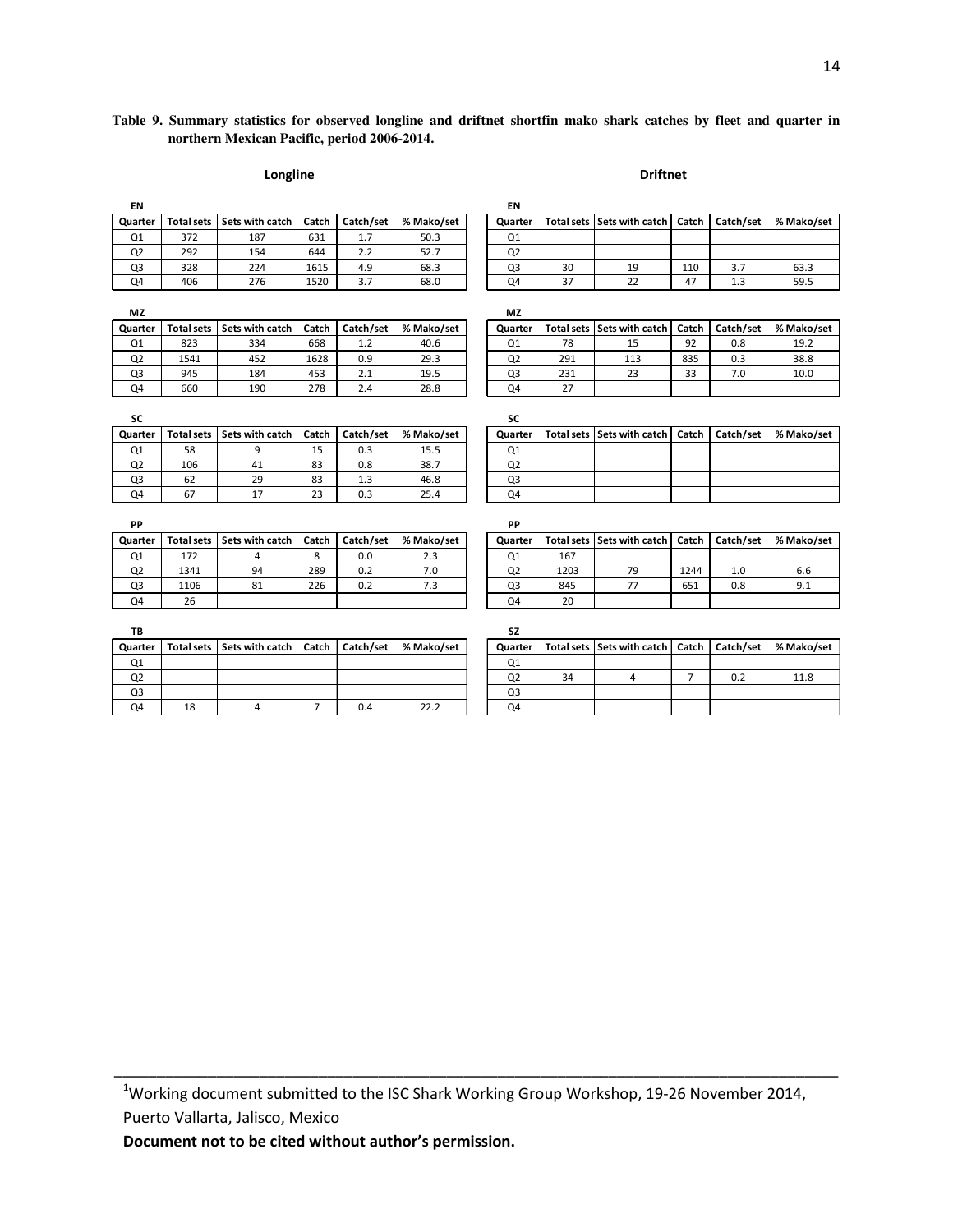| Year/sex |   | Mean  | Stand<br>Error | Median | Stand<br>Desy | Smaller<br>Size | Larger<br>Size | Sample<br>Size |
|----------|---|-------|----------------|--------|---------------|-----------------|----------------|----------------|
| 2006     | F | 140.0 | 2.0            | 138.0  | 36.7          | 70.0            | 399.0          | 332            |
|          | М | 135.4 | 4.3            | 136.0  | 33.3          | 84.0            | 260.0          | 61             |
| 2007     | F | 140.1 | 1.8            | 137.0  | 40.1          | 70.0            | 362.0          | 497            |
|          | М | 142.7 | 2.0            | 140.0  | 39.3          | 72.0            | 300.0          | 390            |
| 2008     | F | 158.2 | 2.9            | 157.0  | 40.5          | 72.0            | 408.0          | 185            |
|          | М | 157.9 | 2.7            | 163.0  | 33.7          | 91.0            | 278.0          | 152            |
| 2009     | F | 156.3 | 2.3            | 157.0  | 28.9          | 91.0            | 248.0          | 159            |
|          | М | 166.9 | 3.3            | 162.5  | 39.3          | 92.0            | 274.0          | 138            |
| 2010     | F | 161.6 | 2.1            | 159.0  | 40.9          | 72.0            | 336.0          | 375            |
|          | М | 157.5 | 2.3            | 155.0  | 38.0          | 70.0            | 344.0          | 272            |
| 2011     | F | 137.3 | 1.8            | 139.0  | 31.2          | 71              | 261.0          | 297            |
|          | М | 136.3 | 2.2            | 133.0  | 33.7          | 71.0            | 255.0          | 220            |
| 2012     | F | 133.0 | 3.2            | 126.0  | 36.9          | 81.0            | 312.0          | 134            |
|          | М | 143.7 | 2.8            | 140.5  | 33.8          | 81.0            | 239.0          | 142            |
| 2013     | F | 166.1 | 3.6            | 162.0  | 38.6          | 70.0            | 345.0          | 114            |
|          | М | 155.4 | 5.1            | 155.5  | 41.0          | 90.0            | 249.0          | 64             |

**Table 9. Summary size data statistics by sex and year of shortfin mako reported by scientific observers in longline sets during 2006-2014 in northern Mexican Pacific.** 

<sup>1</sup>Working document submitted to the ISC Shark Working Group Workshop, 19-26 November 2014, Puerto Vallarta, Jalisco, Mexico

\_\_\_\_\_\_\_\_\_\_\_\_\_\_\_\_\_\_\_\_\_\_\_\_\_\_\_\_\_\_\_\_\_\_\_\_\_\_\_\_\_\_\_\_\_\_\_\_\_\_\_\_\_\_\_\_\_\_\_\_\_\_\_\_\_\_\_\_\_\_\_\_\_\_\_\_\_\_\_\_\_\_\_\_\_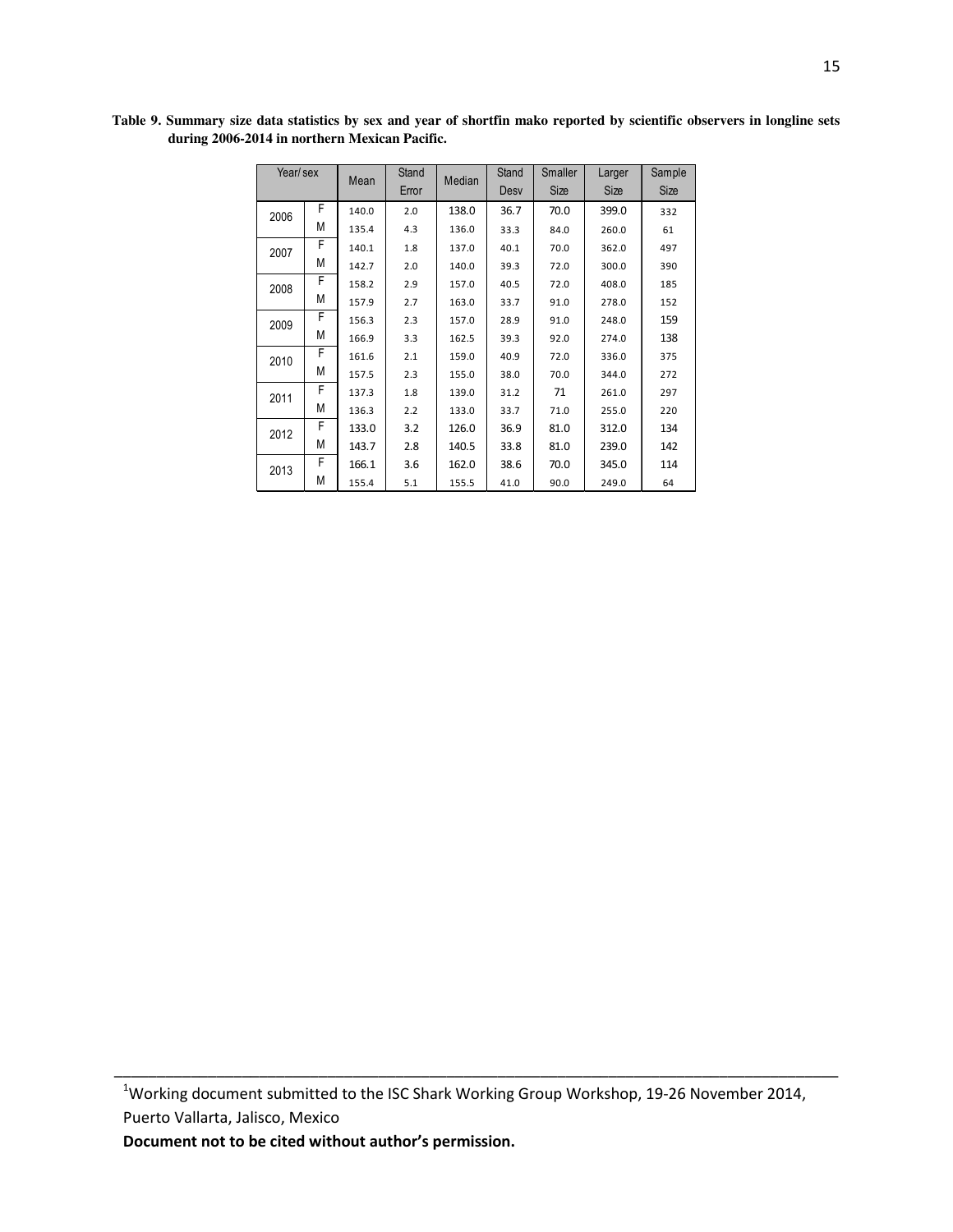

**Figure 1. Total annual shark production from the Pacific Mexican during 1976-2012 in comparison with the shark landings reported to BC and Sinaloa states during the same period (Source: Fisheries Statistic Yearbooks of Mexico).** 



<sup>&</sup>lt;sup>1</sup>Working document submitted to the ISC Shark Working Group Workshop, 19-26 November 2014, Puerto Vallarta, Jalisco, Mexico

\_\_\_\_\_\_\_\_\_\_\_\_\_\_\_\_\_\_\_\_\_\_\_\_\_\_\_\_\_\_\_\_\_\_\_\_\_\_\_\_\_\_\_\_\_\_\_\_\_\_\_\_\_\_\_\_\_\_\_\_\_\_\_\_\_\_\_\_\_\_\_\_\_\_\_\_\_\_\_\_\_\_\_\_\_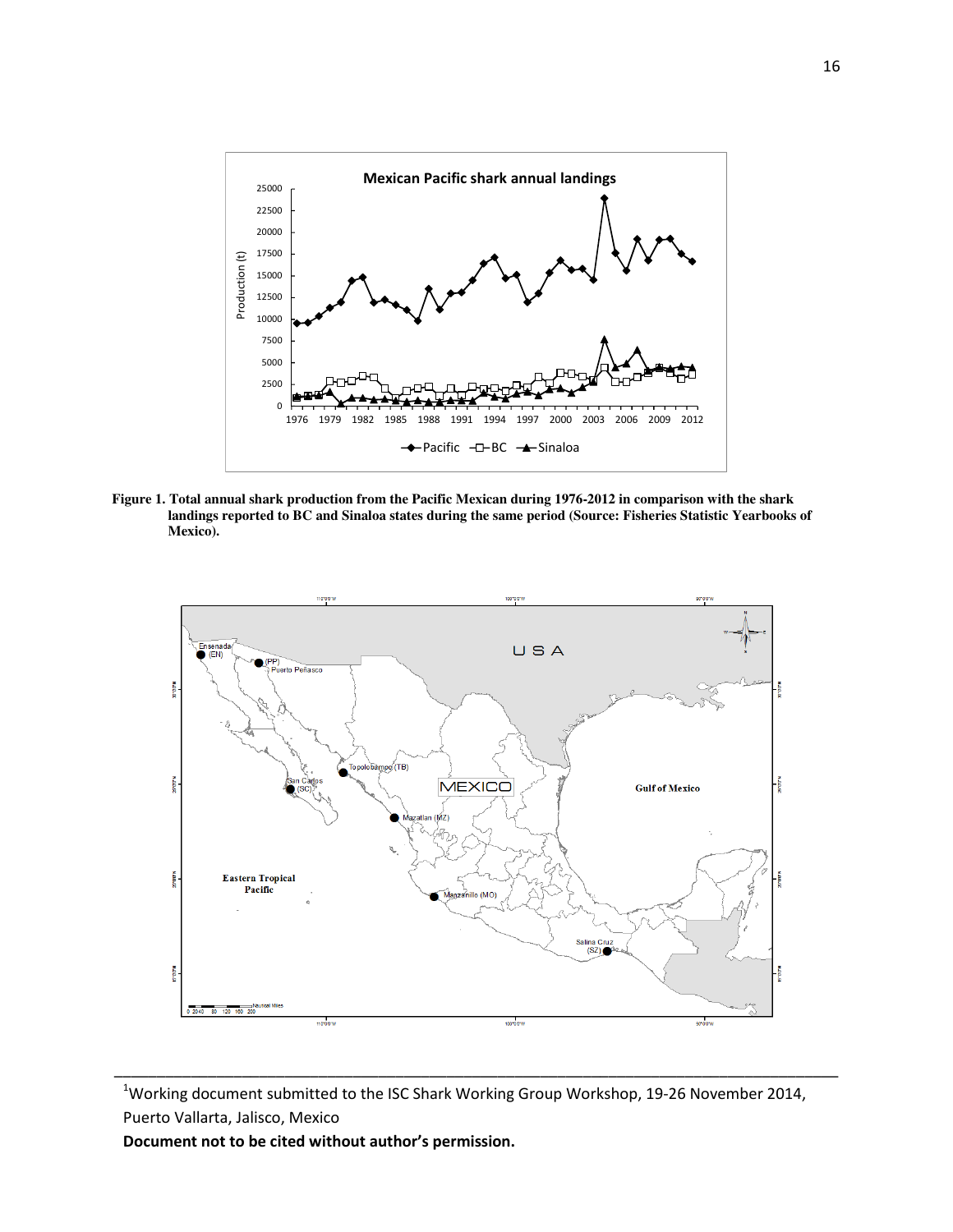**Figure 2. G**eographical location of the port -based Mexican longline fishing fleets where SSOP operated during 2006-2014. Although Manzanillo's pelagic longline fishery (MO) was not included in SSOP operations, it commonly targeted in a seasonal basis, blue and mako sharks.



**Figure 3. Observer effort in the different Mexican pelagic fisheries during 2006-2014.**

\_\_\_\_\_\_\_\_\_\_\_\_\_\_\_\_\_\_\_\_\_\_\_\_\_\_\_\_\_\_\_\_\_\_\_\_\_\_\_\_\_\_\_\_\_\_\_\_\_\_\_\_\_\_\_\_\_\_\_\_\_\_\_\_\_\_\_\_\_\_\_\_\_\_\_\_\_\_\_\_\_\_\_\_\_

<sup>&</sup>lt;sup>1</sup>Working document submitted to the ISC Shark Working Group Workshop, 19-26 November 2014, Puerto Vallarta, Jalisco, Mexico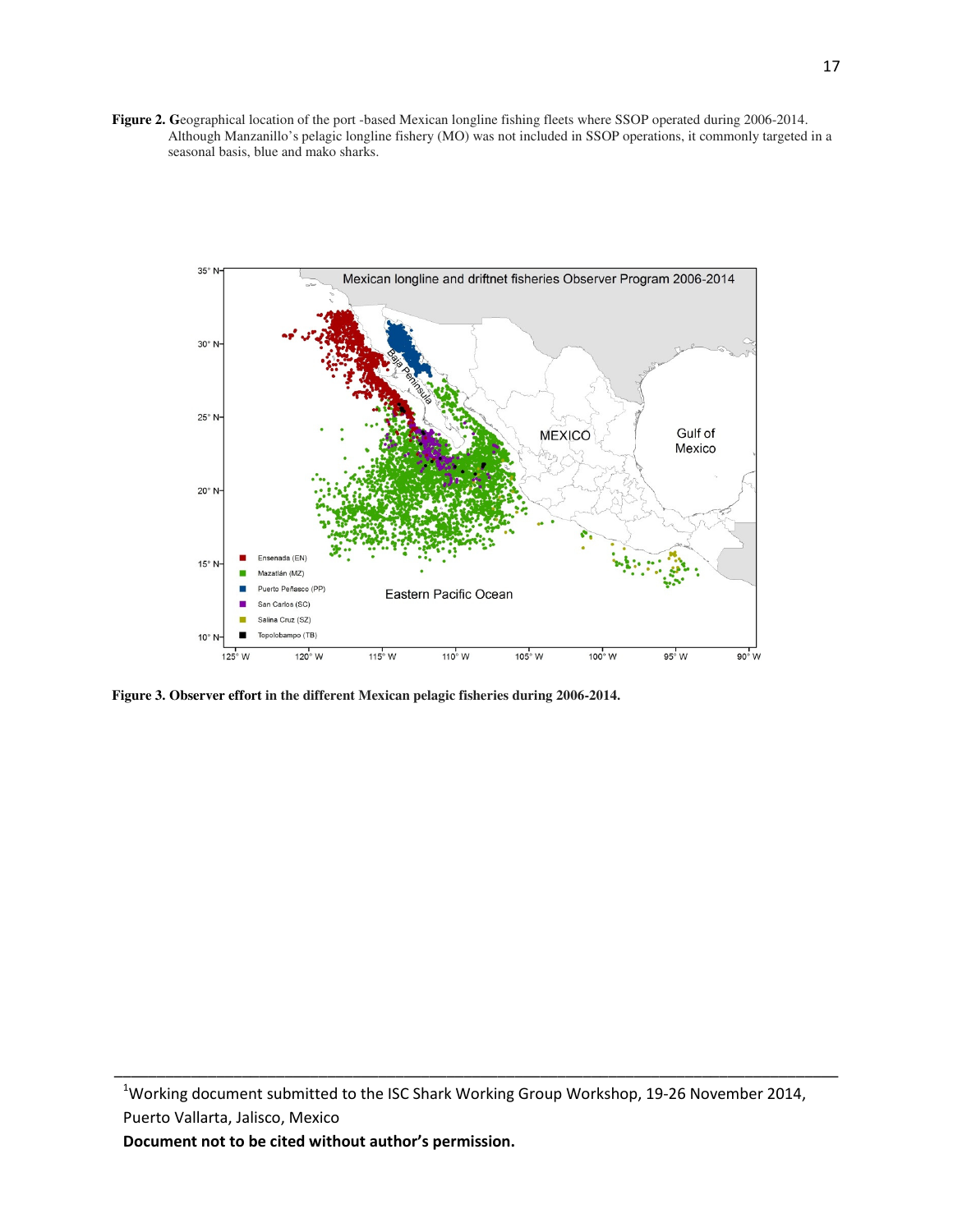

**Figure 4. Observed shark species composition for the principal longline and driftnet fisheries in northern Mexican Pacific fisheries during 2006-2014. EN= Ensenada, MZ= Mazatlan and PP= Puerto Peñasco.** 

<sup>1</sup>Working document submitted to the ISC Shark Working Group Workshop, 19-26 November 2014, Puerto Vallarta, Jalisco, Mexico

\_\_\_\_\_\_\_\_\_\_\_\_\_\_\_\_\_\_\_\_\_\_\_\_\_\_\_\_\_\_\_\_\_\_\_\_\_\_\_\_\_\_\_\_\_\_\_\_\_\_\_\_\_\_\_\_\_\_\_\_\_\_\_\_\_\_\_\_\_\_\_\_\_\_\_\_\_\_\_\_\_\_\_\_\_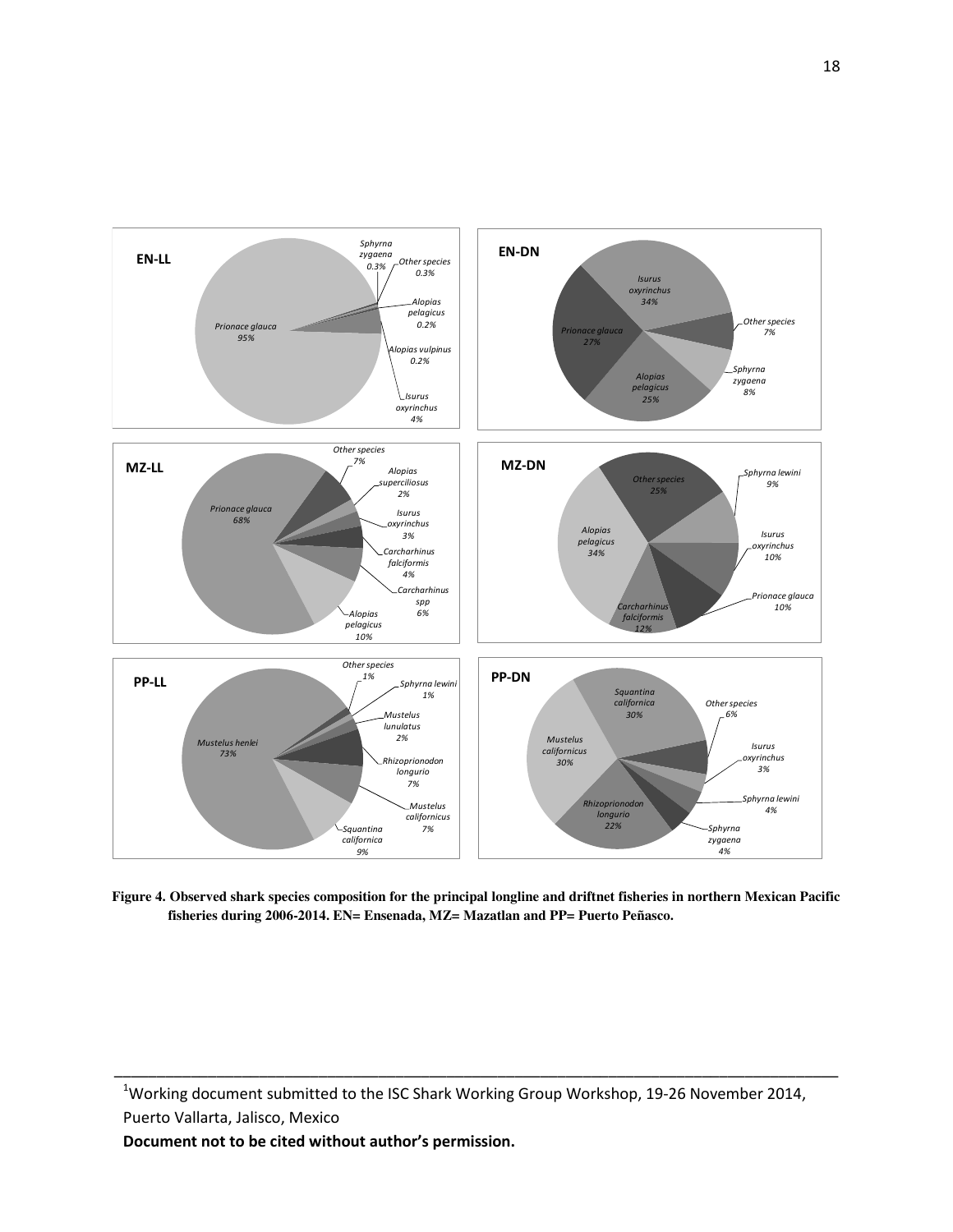

**Figure 5. Observed shortfin mako longline catch/set ratio by quarters during 2006-2014. Bars represented each quarter of the year.** 



Mako catch/set observed driftnet sets

**Figure 6. Observed shortfin mako driftnet catch/set ratio by quarters during 2006-2009. Bars represented each quarter of the year.** 

<sup>1</sup>Working document submitted to the ISC Shark Working Group Workshop, 19-26 November 2014, Puerto Vallarta, Jalisco, Mexico

\_\_\_\_\_\_\_\_\_\_\_\_\_\_\_\_\_\_\_\_\_\_\_\_\_\_\_\_\_\_\_\_\_\_\_\_\_\_\_\_\_\_\_\_\_\_\_\_\_\_\_\_\_\_\_\_\_\_\_\_\_\_\_\_\_\_\_\_\_\_\_\_\_\_\_\_\_\_\_\_\_\_\_\_\_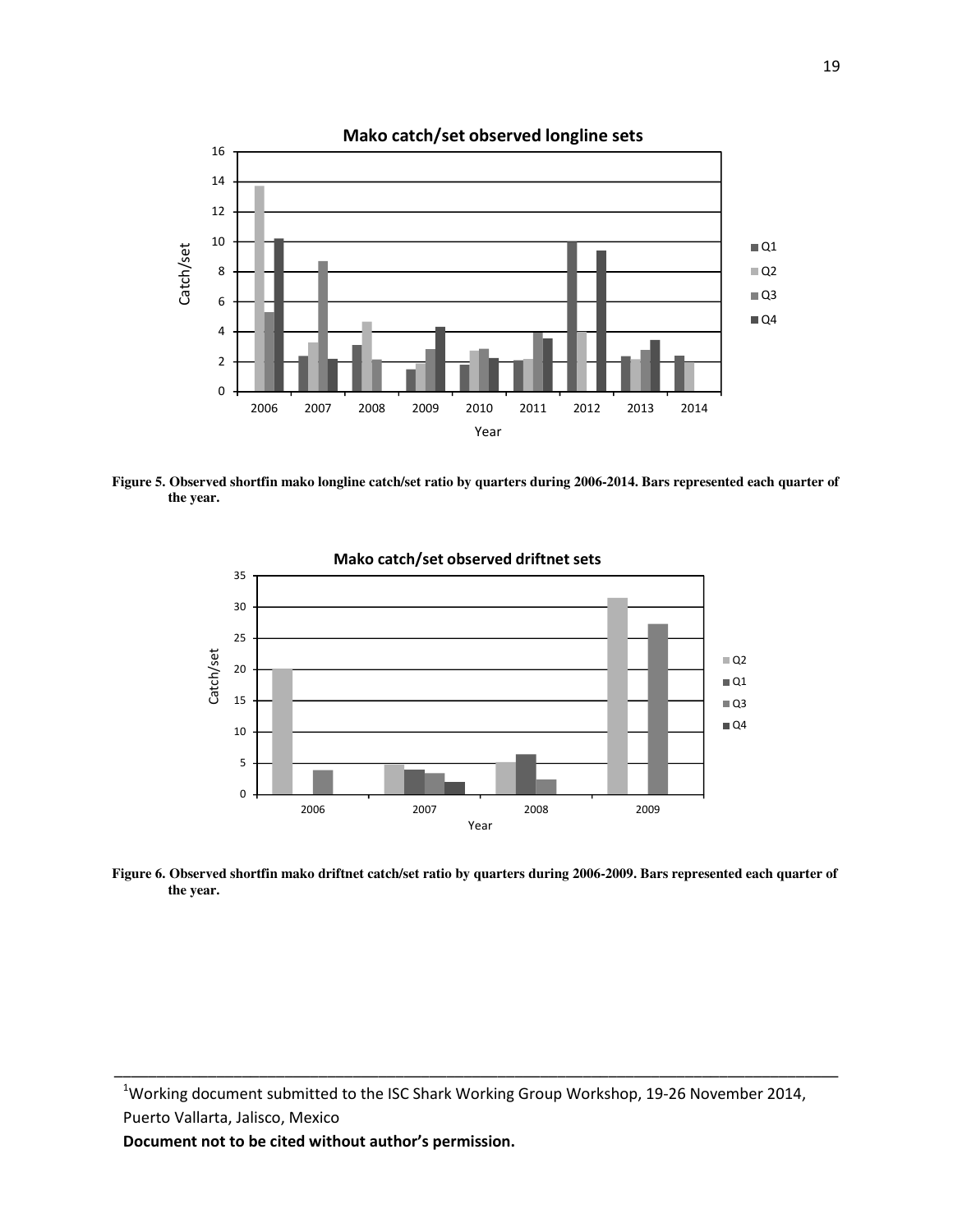

**Figure 7. Percent frequency plot of shortfin mako catches in the Mexican pelagic longline fisheries 2006-2014.** 



**Figure 8. Percentages of sets with zero catches in the Mexican pelagic longlines fisheries during 2006-2014.** 

Working document submitted to the ISC Shark Working Group Workshop, 19-26 November 2014, Puerto Vallarta, Jalisco, Mexico

\_\_\_\_\_\_\_\_\_\_\_\_\_\_\_\_\_\_\_\_\_\_\_\_\_\_\_\_\_\_\_\_\_\_\_\_\_\_\_\_\_\_\_\_\_\_\_\_\_\_\_\_\_\_\_\_\_\_\_\_\_\_\_\_\_\_\_\_\_\_\_\_\_\_\_\_\_\_\_\_\_\_\_\_\_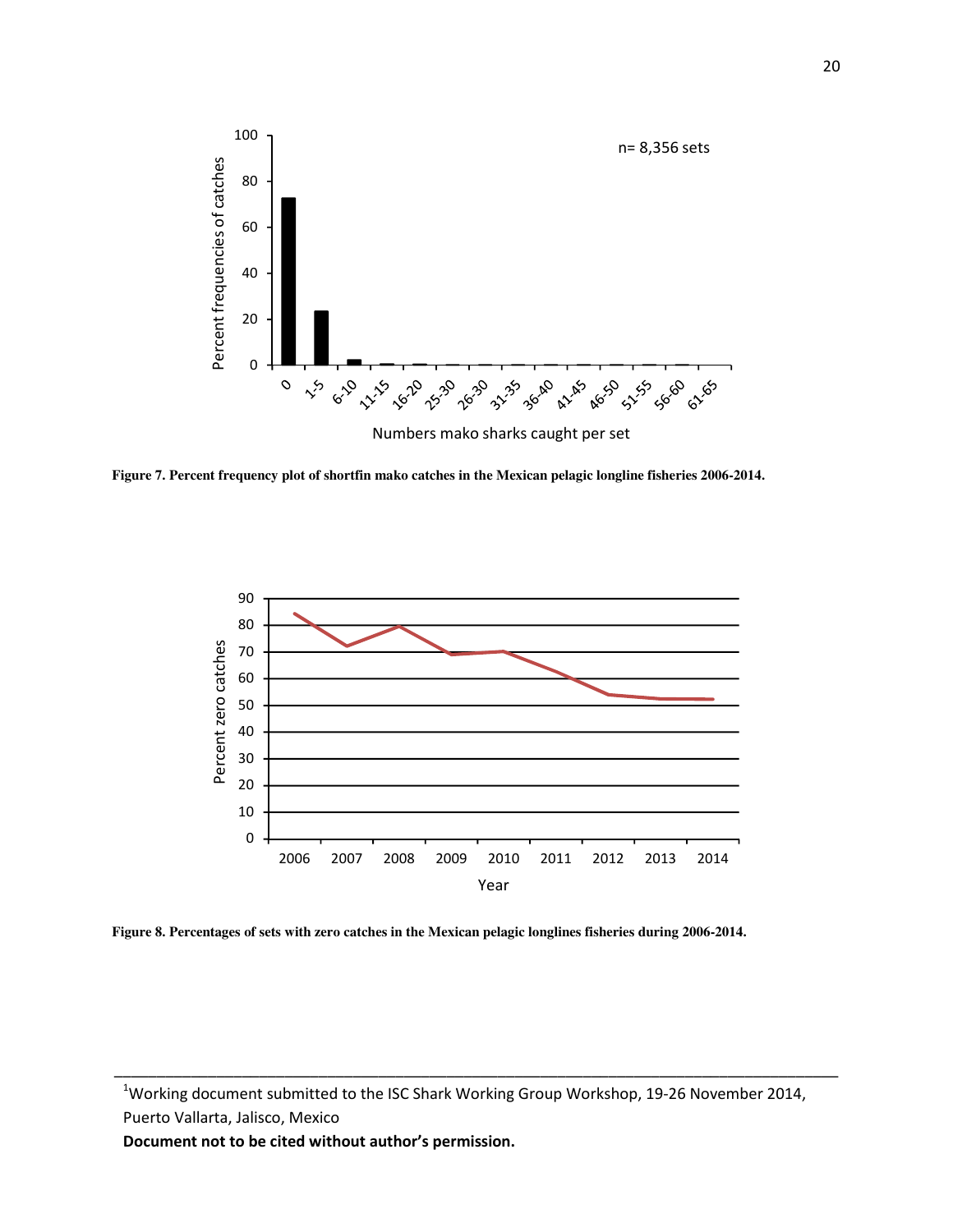

**Figure 9. Shortfin mako shark annual mean catch/set for the longline fisheries off northern Mexican Pacific in 2006-2014.** 

<sup>&</sup>lt;sup>1</sup>Working document submitted to the ISC Shark Working Group Workshop, 19-26 November 2014, Puerto Vallarta, Jalisco, Mexico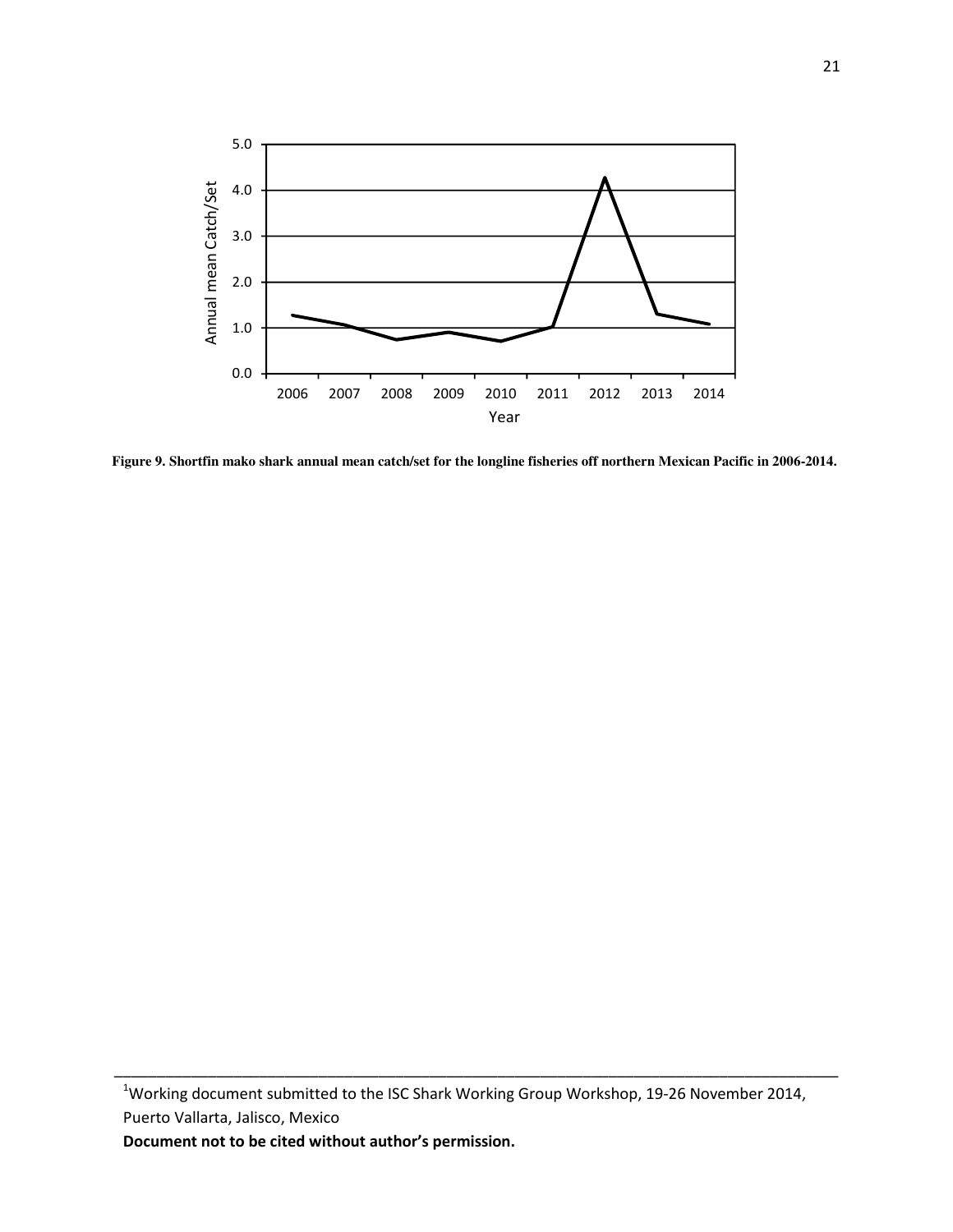

**Figure 10. Shortfin mako shark annual mean catch/set for the longline fisheries off northern Mexican Pacific in 2006- 2014.** 



**Figure 11. Observer fishery effort targeted shortfin mako in northern Mexican Pacific during 2006-2014. Black dots= longline sets; Blue dots= driftnet sets (2006-2009).** 

<sup>&</sup>lt;sup>1</sup>Working document submitted to the ISC Shark Working Group Workshop, 19-26 November 2014, Puerto Vallarta, Jalisco, Mexico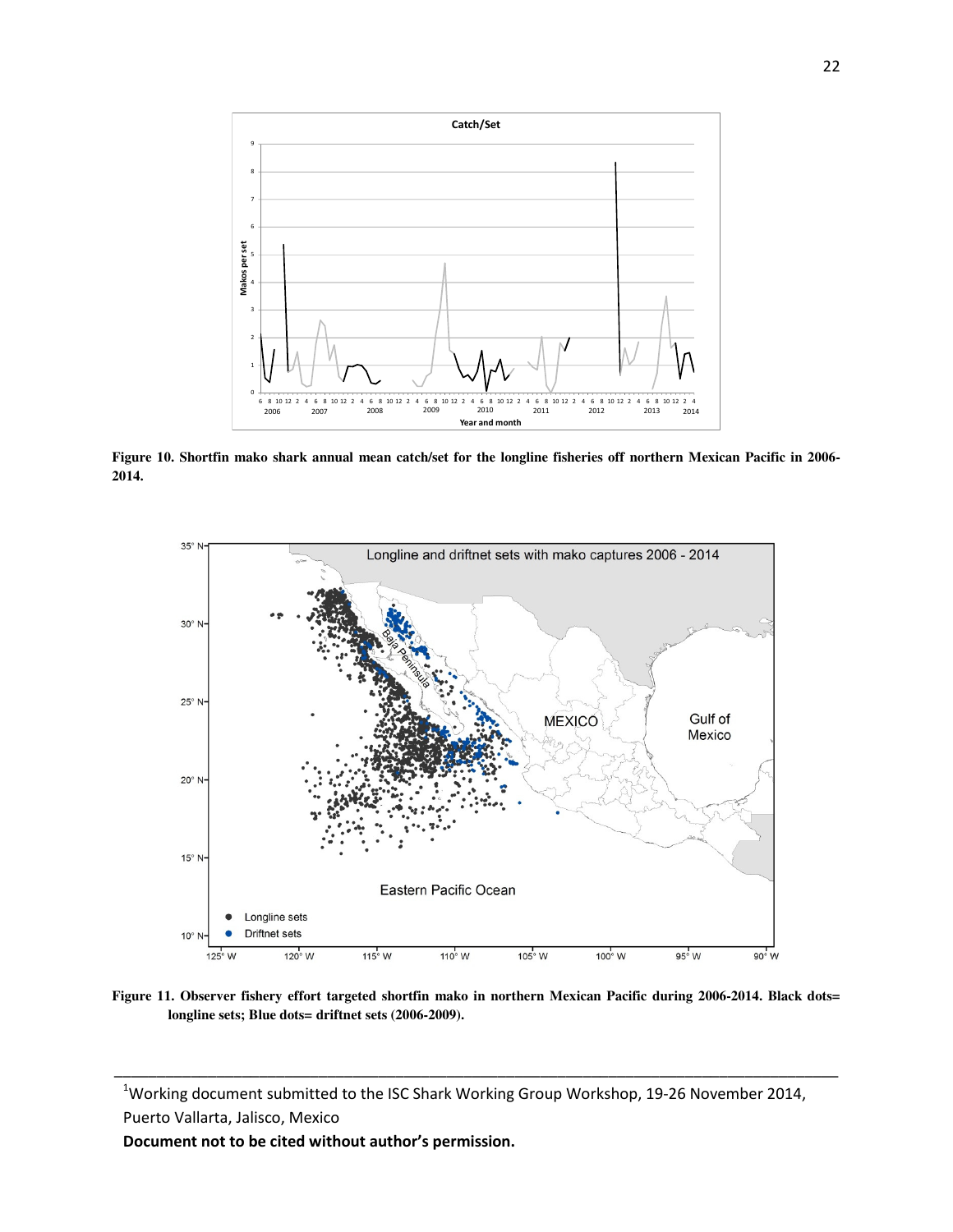

**Figure 12. Mako shark numerical catches observed on longline sets in northern Mexican Pacific during 2006-2014.** 

<sup>&</sup>lt;sup>1</sup>Working document submitted to the ISC Shark Working Group Workshop, 19-26 November 2014, Puerto Vallarta, Jalisco, Mexico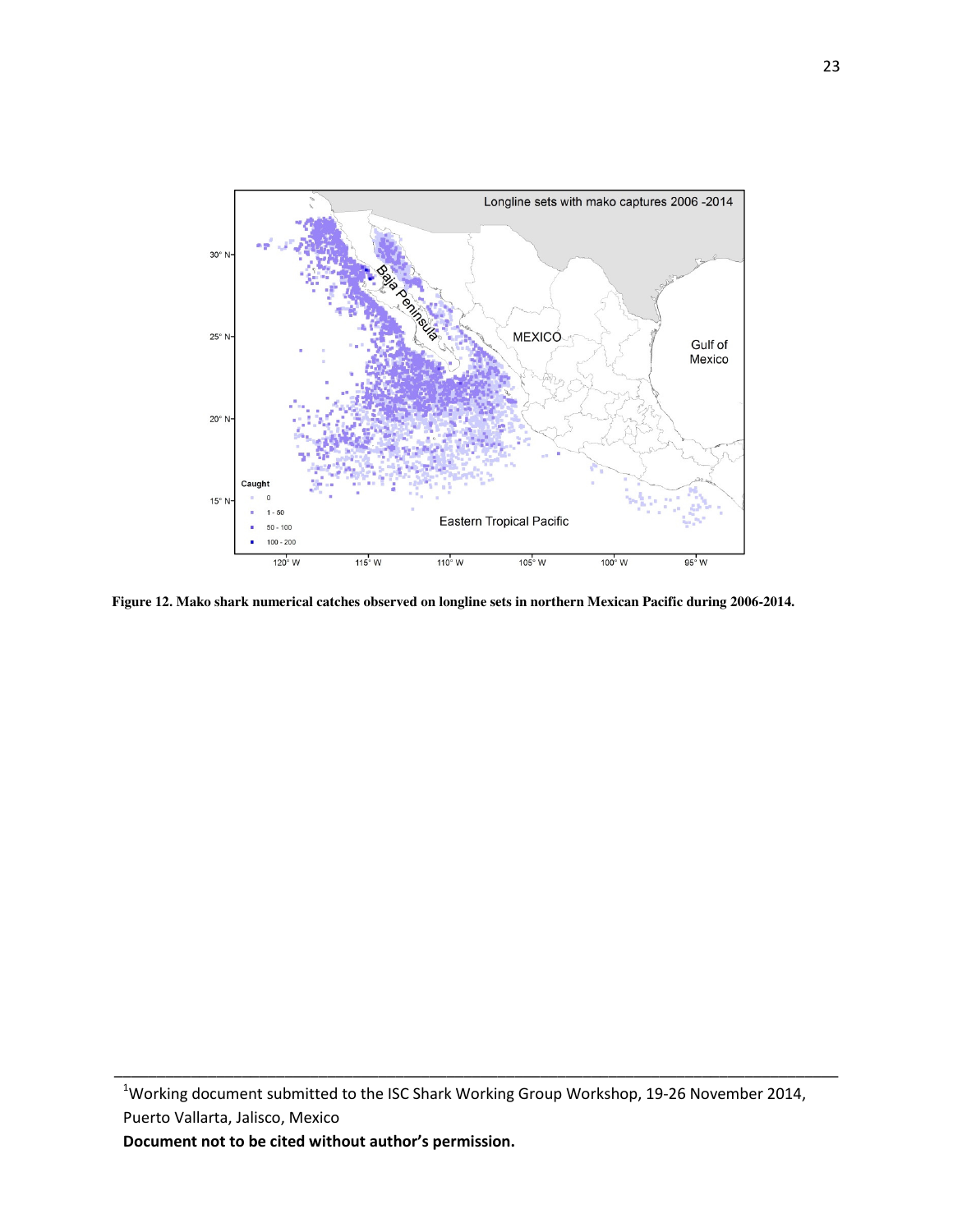

**Figure 13. Annual total length distributions by sex of the shortfin mako reported by SSOP on longline sets along the northern Mexican Pacific during 2006-2014. Individuals > 300 TL cm are not included in the histograms.**

<sup>&</sup>lt;sup>1</sup>Working document submitted to the ISC Shark Working Group Workshop, 19-26 November 2014, Puerto Vallarta, Jalisco, Mexico